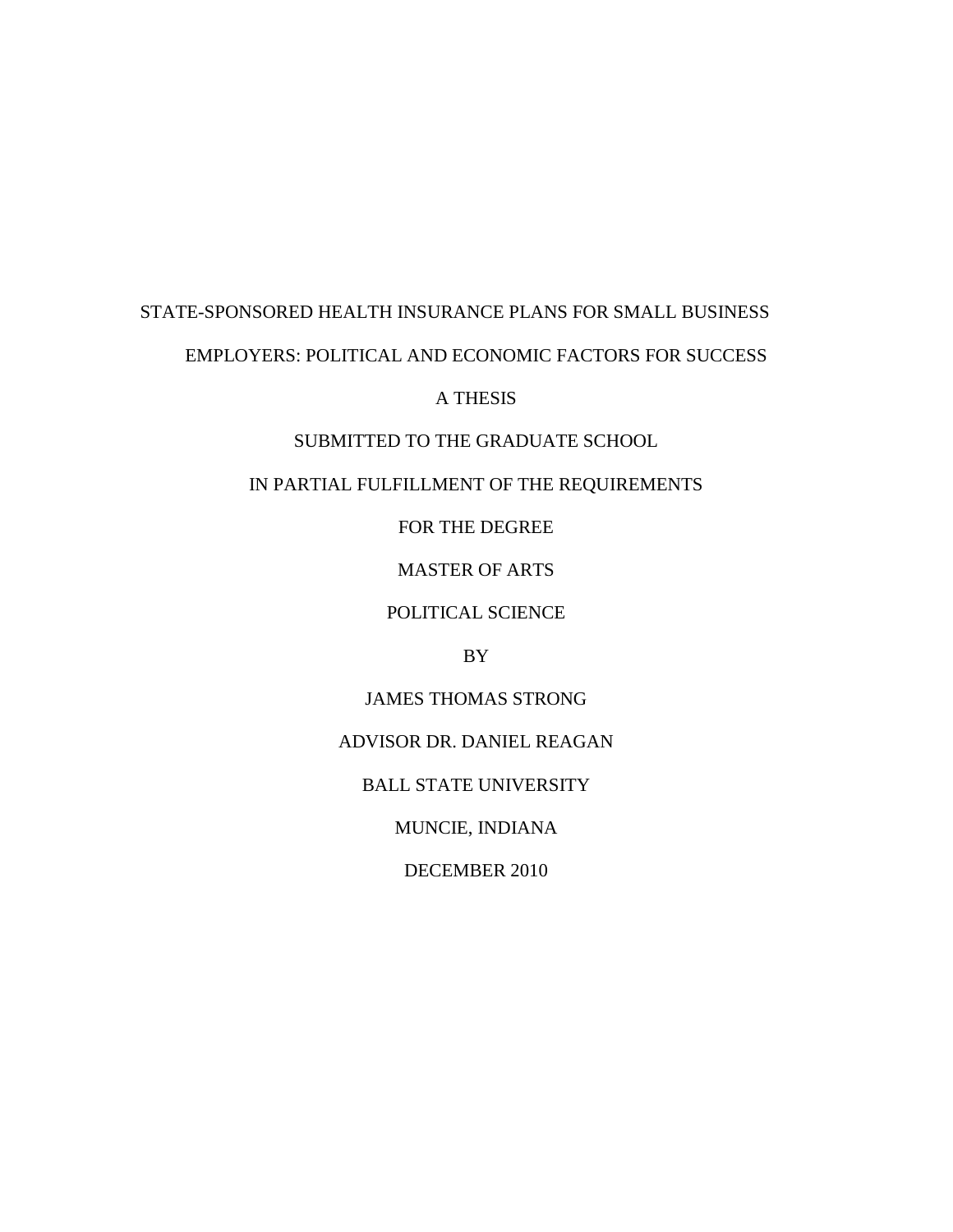## ABSTRACT

| THESIS:         | <b>State-Sponsored Health Insurance Plans for Small Business</b> |
|-----------------|------------------------------------------------------------------|
|                 | Employers: Political and Economic Factors for Success.           |
| <b>STUDENT:</b> | <b>James Strong</b>                                              |
| DEGREE:         | Master of Arts                                                   |
| <b>COLLEGE:</b> | College of Science and Humanities                                |
| DATE:           | December, 2010                                                   |
| PAGES:          | 38                                                               |

The purpose of this study was to examine three state-sponsored health insurance programs targeted at small businesses and identify the political and economic factors that contributed to their success. I evaluated the success of each states program using three criteria: reducing the number of uninsured, program participation, and providing portability. In my analysis, I examined factors which may have played a role in the varying levels of success that were observed. I found that the success of a program depended largely on two factors: economic conditions within the state and the quality of the program.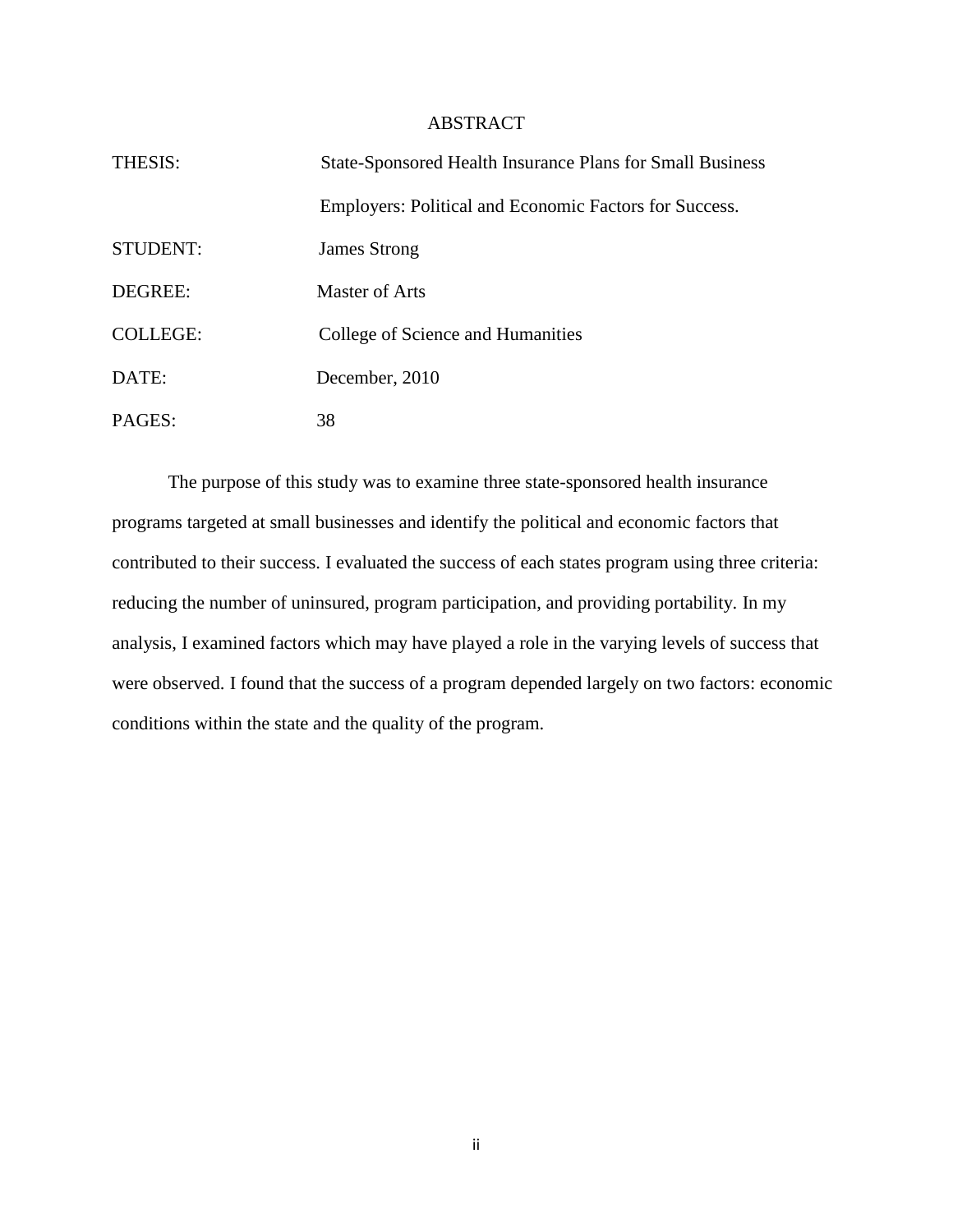#### Acknowledgements

Several people have assisted me throughout the completion of this project as well as my academic career. Most importantly, I would like to thank my Mother and Father for their love, support and encouragement. I would also like to thank other members of my family such as my brothers and sister. Every family member was just as important as the other and none of this would have been possible without every one of them.

I would also like to give a special thanks to my Grandpa, Steve Snyder, for being such an important role model in my life. Growing up, I looked up to him in so many ways; he was the baseball player that I wanted to be and today he is the professional that I strive to resemble.

Finally, I would like to thank the members of my thesis committee: Dr. Daniel Reagan, Dr. Sally Jo Vasicko, and Dr. Charles Taylor for the insight, support and patience each faculty member demonstrated throughout this project. Additionally, I would like to give Dr. Taylor another special thank you for working with me, one on one, over the last year on this project in order to make it a success.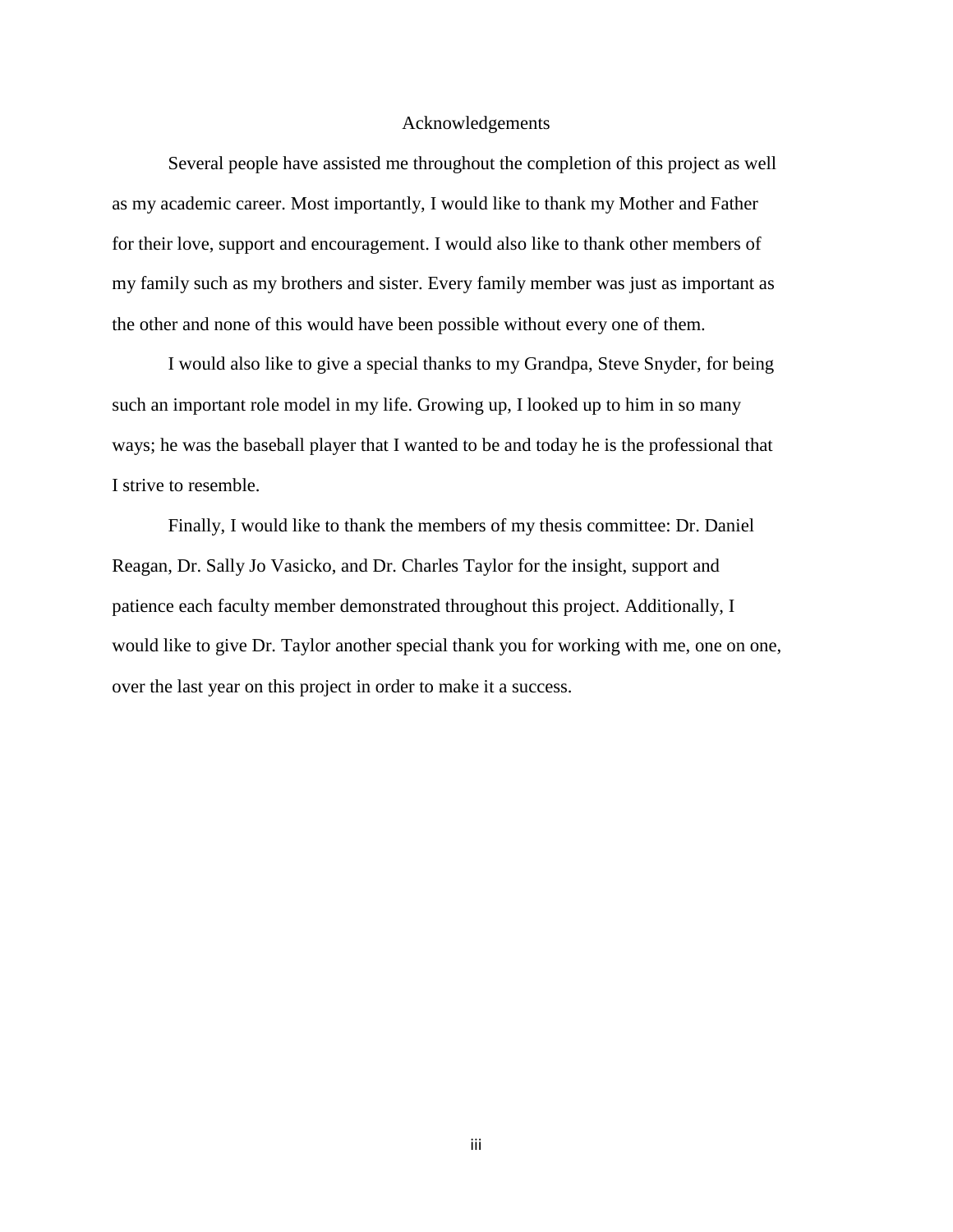|                | Page                                                            |
|----------------|-----------------------------------------------------------------|
|                |                                                                 |
|                |                                                                 |
|                |                                                                 |
|                |                                                                 |
|                |                                                                 |
| <b>CHAPTER</b> |                                                                 |
| I.             | <b>INTRODUCTION</b>                                             |
|                |                                                                 |
| II.            | <b>LITERATURE REVIEW</b>                                        |
|                |                                                                 |
|                |                                                                 |
|                |                                                                 |
|                |                                                                 |
|                |                                                                 |
| III.           | <b>ANALYSIS</b>                                                 |
|                |                                                                 |
|                |                                                                 |
|                |                                                                 |
|                |                                                                 |
|                | Comparing Tennessee and Oklahoma Program Performance 22         |
|                |                                                                 |
|                | Comparing Massachusetts Performance to Tennessee and Oklahoma30 |
|                |                                                                 |
|                |                                                                 |

## Table of Contents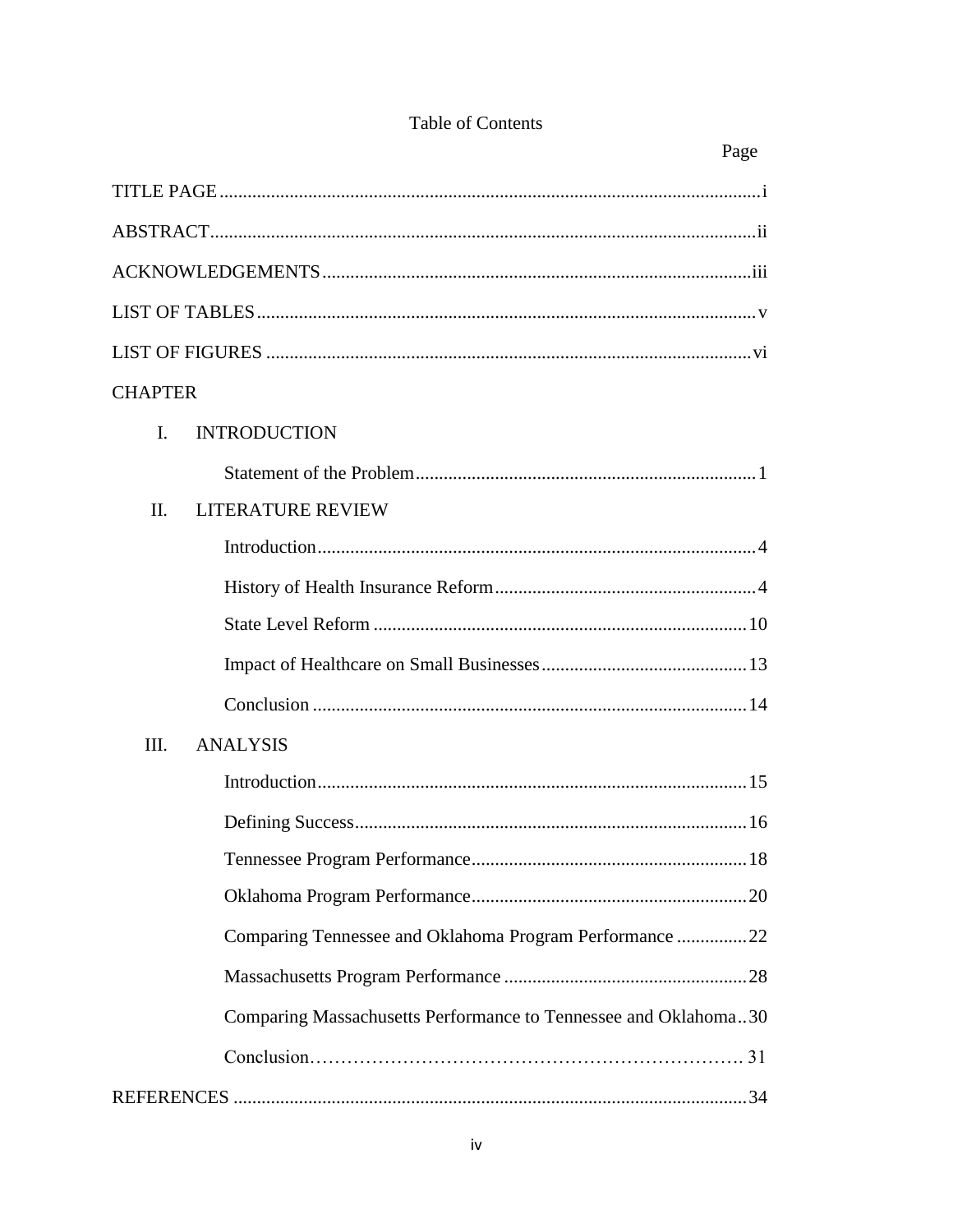## List of Tables

| Table          |                                                                    | Page |
|----------------|--------------------------------------------------------------------|------|
| $\mathbf{1}$   |                                                                    |      |
| $\overline{2}$ | Economic conditions of Tennessee and Oklahoma, 2006  15            |      |
| 3              | Overview of state health insurance program characteristics 16      |      |
| 4              | Number and percentage of uninsured individuals, Tennessee,         |      |
| 5              | Number of small business and program participation, Tennessee,     |      |
| 6              | Number and percentage of uninsured individuals, Oklahoma,          |      |
| 7              | Number of small business and program participation, Oklahoma,      |      |
| 8              | Number and percentage of uninsured individuals, Massachusetts,     |      |
| 9              | Number of small business and program participation, Massachusetts, |      |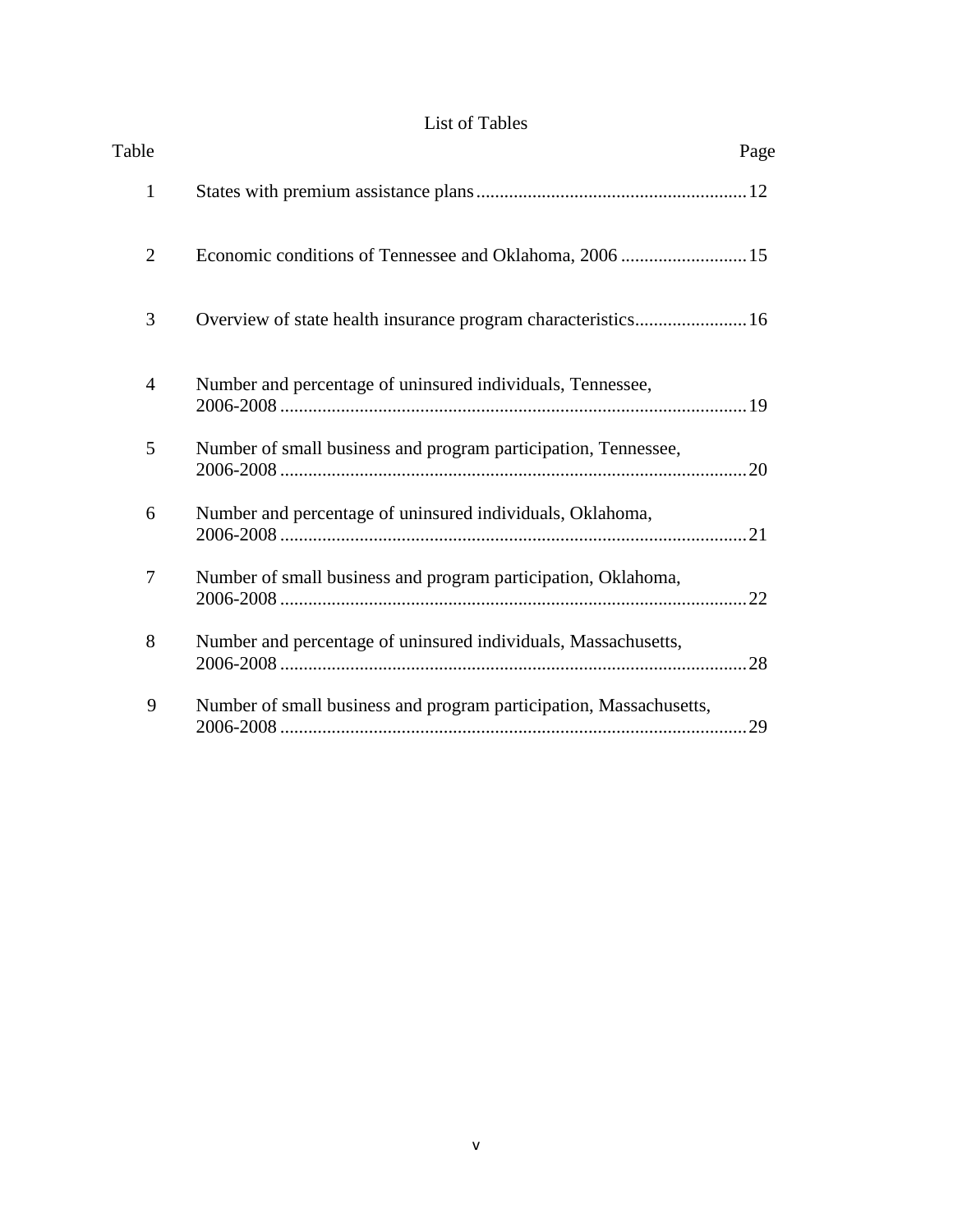## List of Figures

| Figure |                                                                      | Page |
|--------|----------------------------------------------------------------------|------|
|        | Comparison of uninsurance rates, Tennessee and Oklahoma, 2006-200823 |      |
| 2      | Program participation, percentage of eligible small businesses,      |      |
| 3      |                                                                      |      |
|        | Median annual household income, Tennessee/Oklahoma, 2006-200827      |      |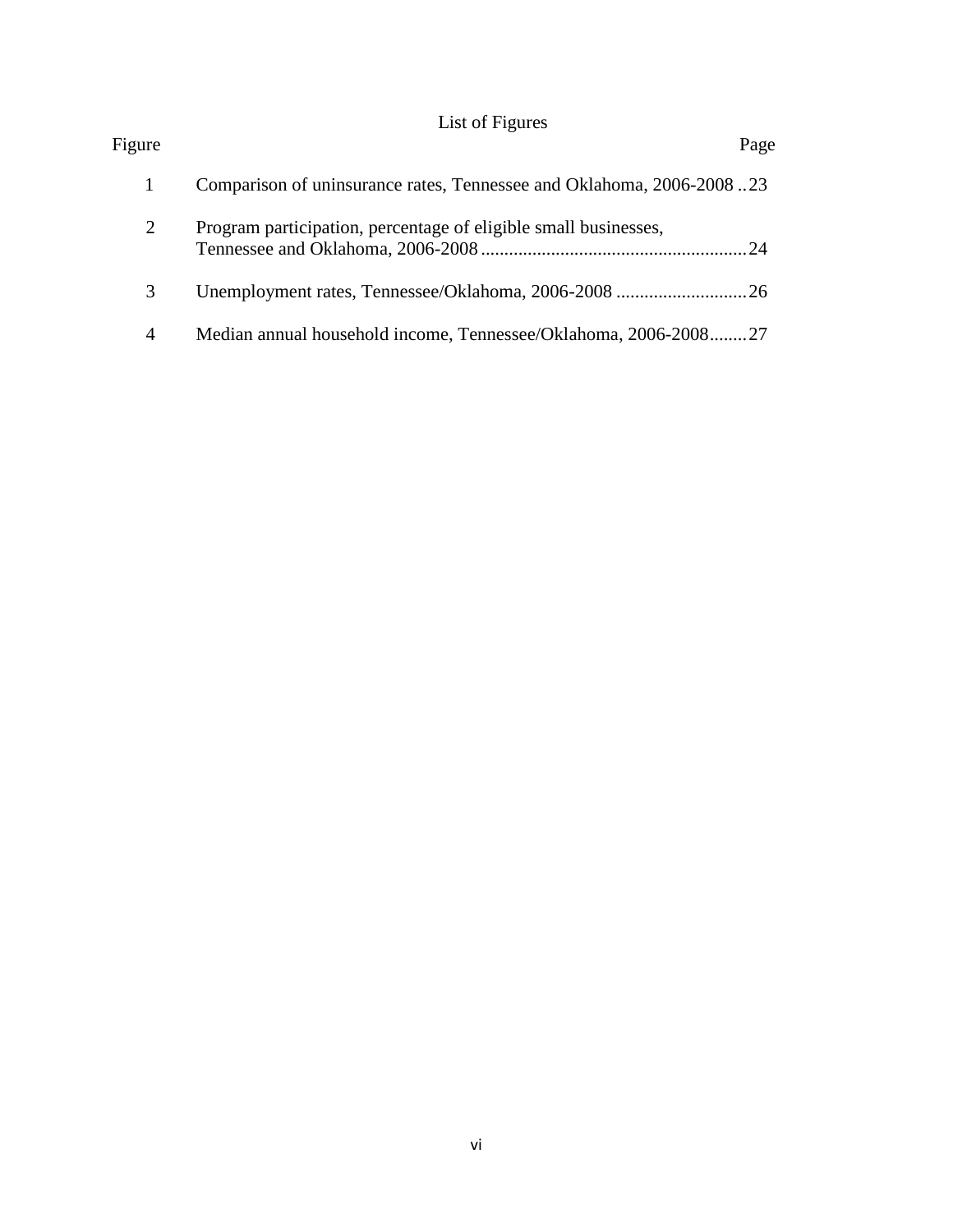## **CHAPTER I**

## *Introduction*

Health insurance has become an important topic in this country over the last few decades, in part, because of the increasing number of Americans who are uninsured. At last count, over 46 million Americans are without health care coverage (DeNavas-Walt, Proctor, & Smith, 2008).This figure represents an increase of 682,000 from the 2007 number of 45.7 million uninsured Americans (DeNavas-Walt, Proctor & Smith, 2008). Due to many of the uninsured working for small businesses, many states have begun taking steps towards reducing the number of uninsured. This thesis will examine state-run small business health insurance programs offered in several states to identify the political and economic factors that contribute to their success.

## *Statement of the Problem*

 Uninsured individuals do not normally receive the preventative care they need for early diagnosis of many controllable diseases, such as diabetes and high blood pressure. It is usually only after a major medical incident that many of these uninsured people seek medical treatment. This treatment is often provided in emergency rooms where it is the most expensive. The problem with the uninsured seeking medical treatment at hospitals is that it is costly. In 2004, for instance this produced a 40.7 billion dollar uncompensated care debt (Hadley & Holahan, 2004).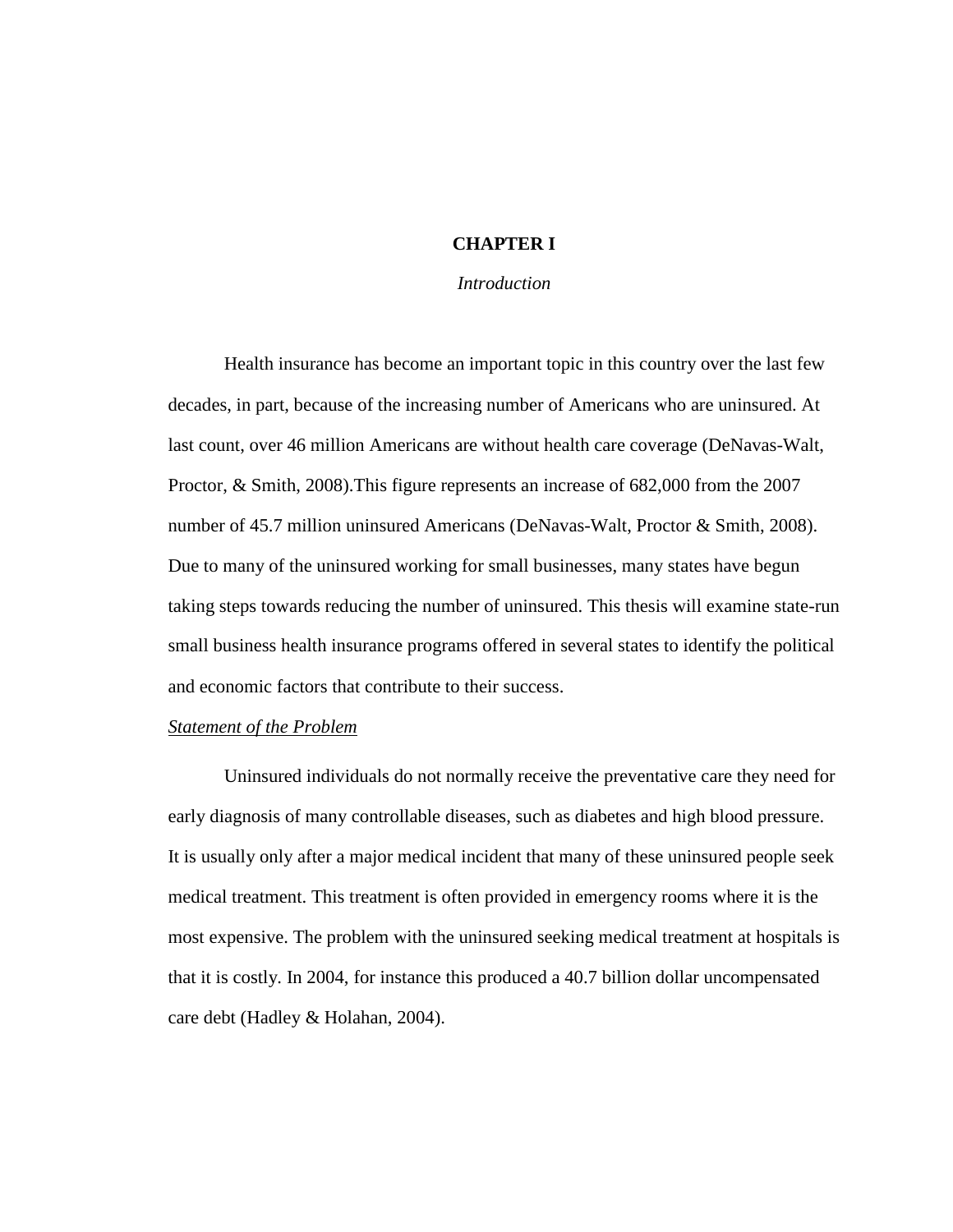Of the 46 million Americans who lack health coverage, about 13 million are small business employees (Health Reform, 2009). In the early 1990's roughly 61 percent of all small businesses offered health insurance. This percentage has dropped to around 38 percent during the last 15 years (Landrieu, 2009). This decline in coverage represents a problem that is becoming all too common, small businesses today are less likely to offer health insurance than larger businesses.

The cost of health insurance is hurting many small businesses. Owners are faced with tough decisions like shutting down and closing their doors or ceasing to provide health insurance benefits. This pressure is unfortunate because small businesses are the engines that drive our economy. Over the last two decades, small businesses with fewer than 20 employees have been responsible for creating more than 80 percent of the net new jobs in this country (Small Business Technology Council, 2007). Some of the nation's biggest and most prosperous companies such as Apple, Google and Hewlett-Packard began as small businesses. Reform that provides health insurance to smaller businesses could expand health insurance coverage, but also stimulate the creation of more small businesses.

Several states have enacted programs to increase insurance coverage among small business and their employees, with varying levels of success. In this study I will investigate why some state-sponsored health insurance programs have been more successful than others.

Chapter 2 of this thesis will cover the history of health insurance and describe the status of health insurance reform today. This chapter also describes the steps some states have taken as a way to provide health insurance to many of its small business employees. Chapter 3 examines three states and evaluates the success of their programs. Chapter 4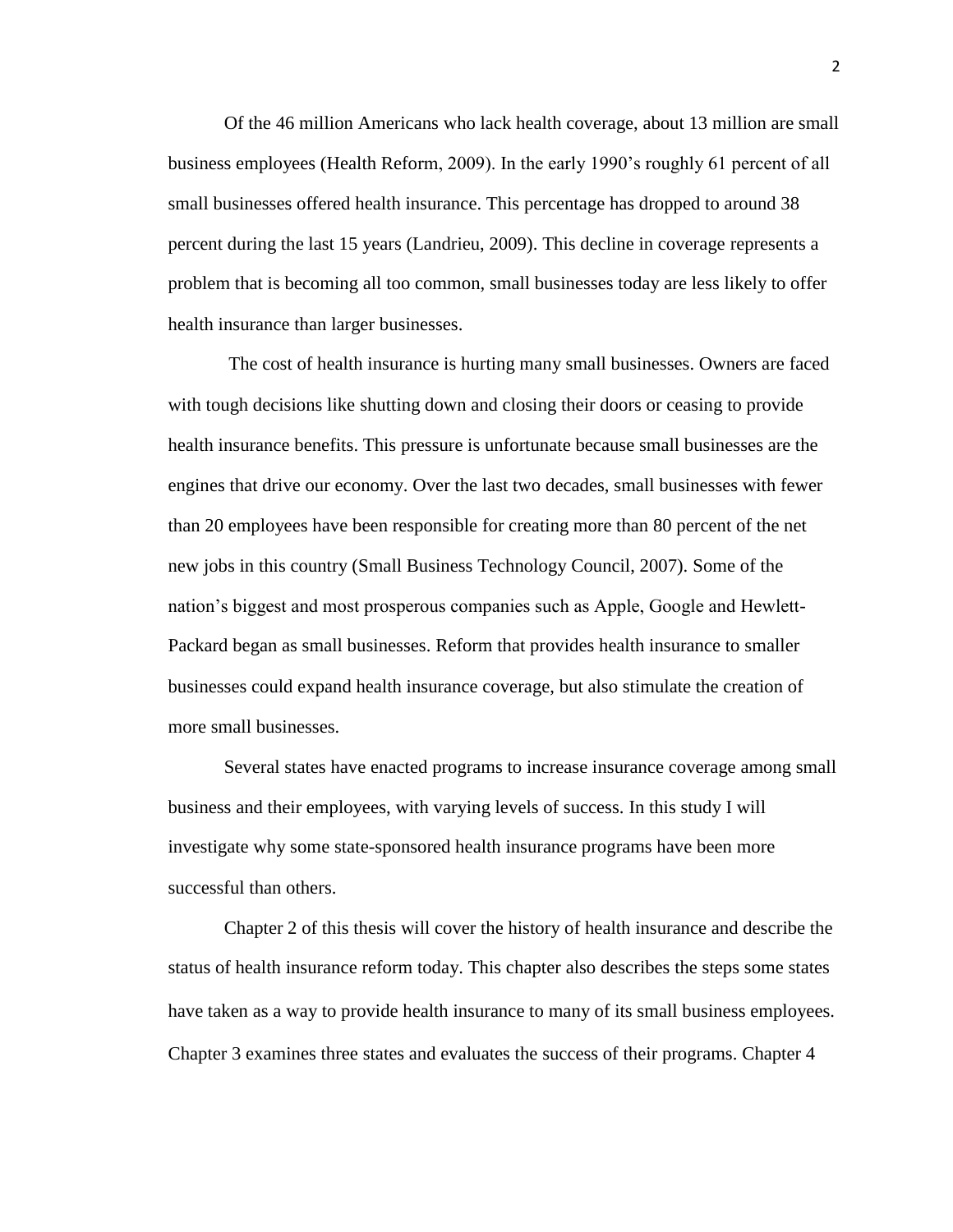presents an analysis of the data gathered in Chapter 3 and draws conclusions about

factors contributing to success.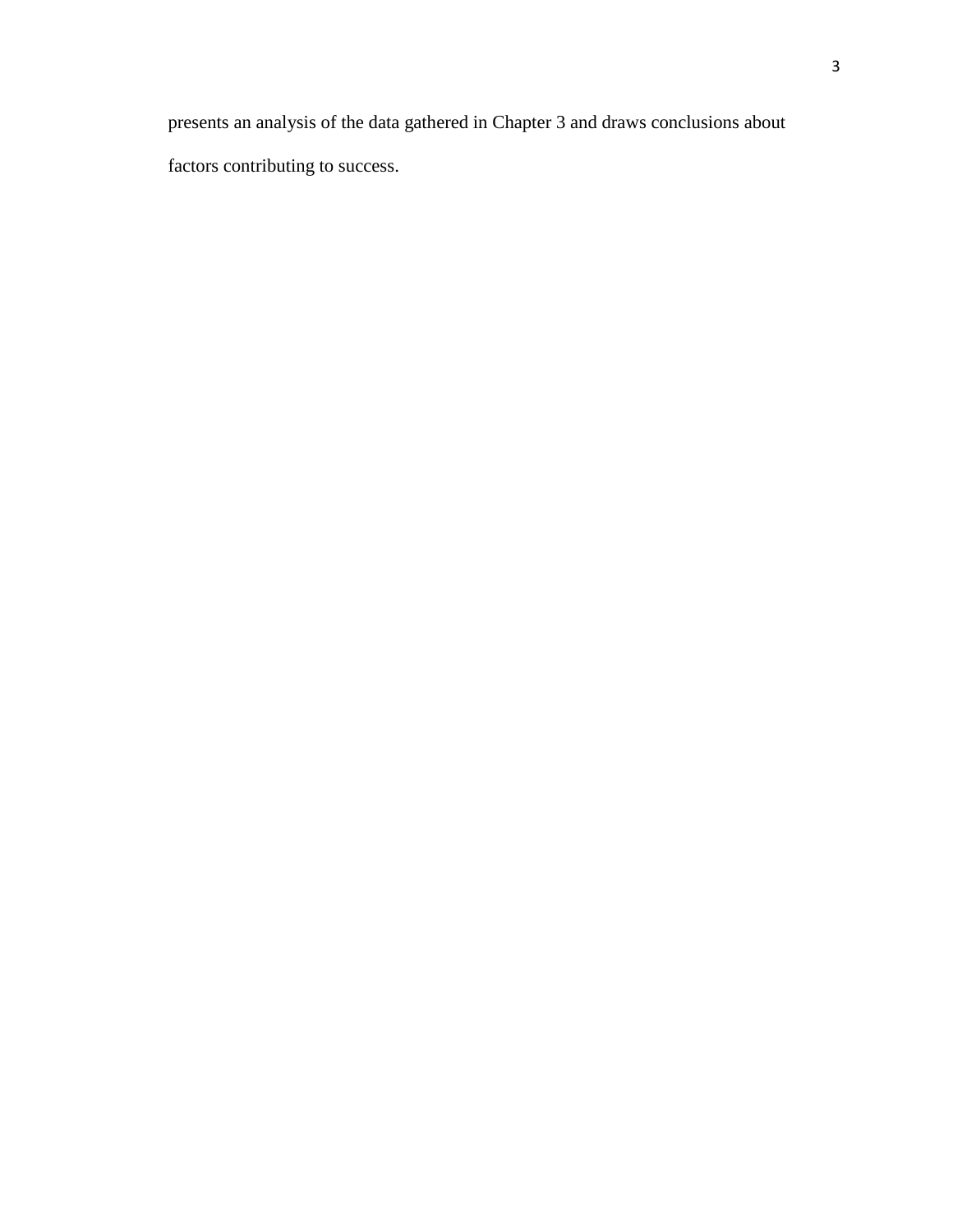## **CHAPTER II**

## *Literature Review*

## *Introduction*

The federal government has made several attempts in the past to provide universal health insurance to its citizens, only to be met with resistance from the American Medical Association, physicians, and insurance companies (Oberlander, 2007). As a result of this continued resistance and failure at the federal level, many states have started their own programs aimed at reducing the number of uninsured.

## *History of Health Insurance Reform*

The history of health insurance has been characterized by periodic attempts through government intervention to make health insurance more widely available. Health insurance reform as a political issue in the United States can be traced back to the early twentieth century. In 1914, the American Association for Labor Legislation became involved in trying to pass legislation to provide workers with free medical care. Physicians strongly opposed the legislation, fearing a government takeover and regulation of doctors' fees (Daschle, 2008). By the end of the decade, all efforts to pass the bill stopped.

During the Great Depression of the 1920's many hospitals experienced a dramatic decrease in the number of patients. To avoid going bankrupt, hospitals implemented a prepayment plan. The prepayment plan was the creation of health insurance. The plan was initially directed towards teachers, firefighters and hospital employees. For a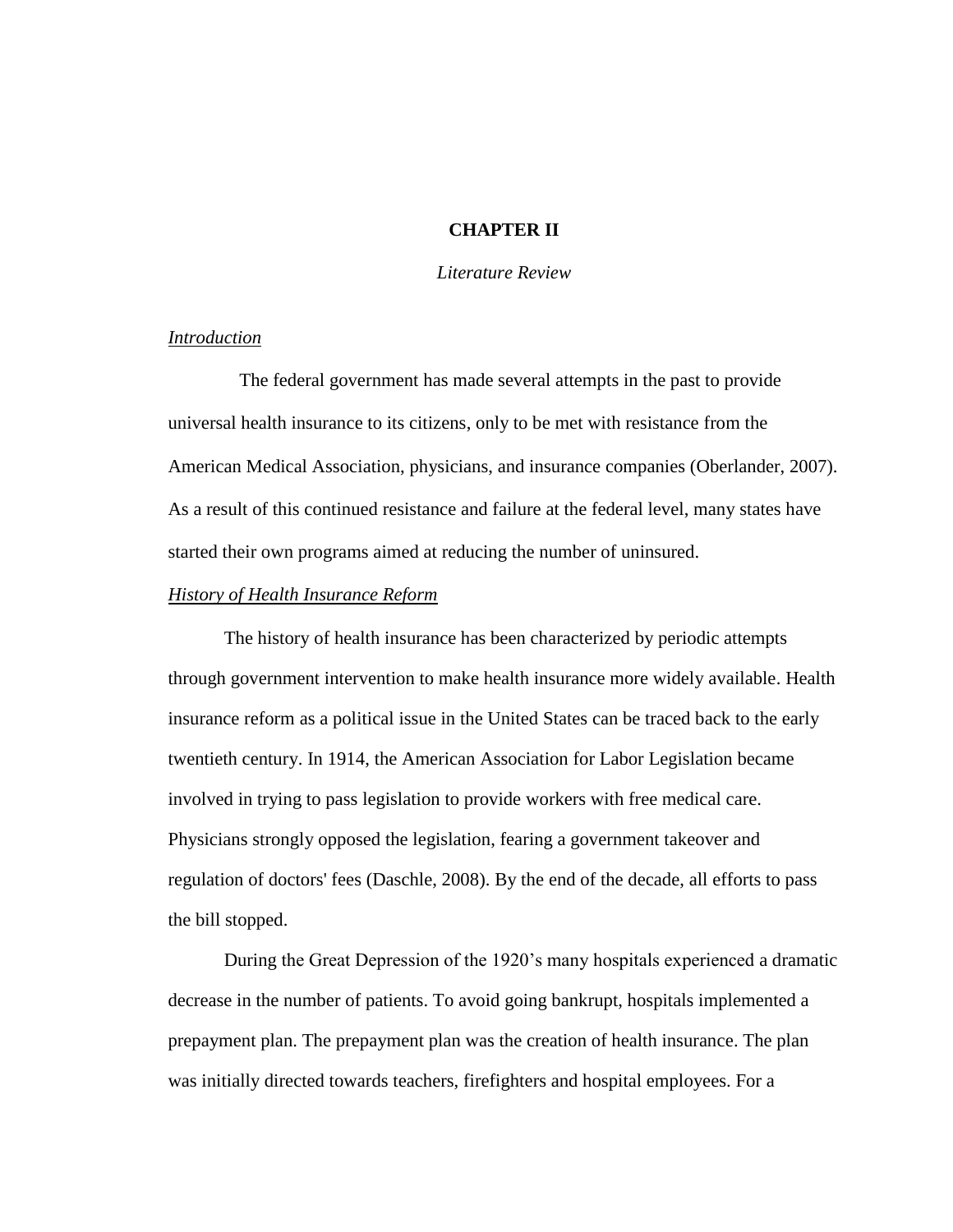monthly fee, members of the plan were guaranteed free hospital care when needed (Daschle, 2008). The prepayment plan became very popular; and as a result, the prepayment plan developed into the Blue Cross system (Anderson, 1975).

World War Two accelerated the growth of employer based health insurance. After the National War Labor Board froze wages, employers began offering health insurance in lieu of pay as a way to retain employees (Fronstin, 2001). Workers were attracted to health insurance for two main reasons: unions supported employment based health insurance and health benefits were not subject to income or social security taxes (Fronstin, 2001).

During President Truman's administration, efforts to bring a single payer system to the agenda were quickly stopped. The American Medical Association (AMA) began communicating to doctors, insurance company employees, and employers that the federal government was taking steps towards communism. The AMA's efforts worked because polls showed that in 1945, 75 percent of Americans supported Truman's plan of universal health insurance but within four years that support had dropped to 21 percent (Quadagno, 2005). All efforts towards reform ceased for the next twenty years.

In 1965, the United States made progress towards insuring all Americans when President Johnson signed Medicare and Medicaid into law. Medicare is health insurance that was created for adults age 65 and older or who have certain disabilities. Medicare is funded through the Federal Insurance Contributions Act (FICA) as a payroll tax paid by both employers and employees. When Medicare was initially created there were two parts to it. Part A is referred to as hospital insurance which covers hospital stays, skilled nursing homes and some home health care. Part B is referred to as Medical Insurance. Under Part B, most participants pay a premium to receive benefits. Some services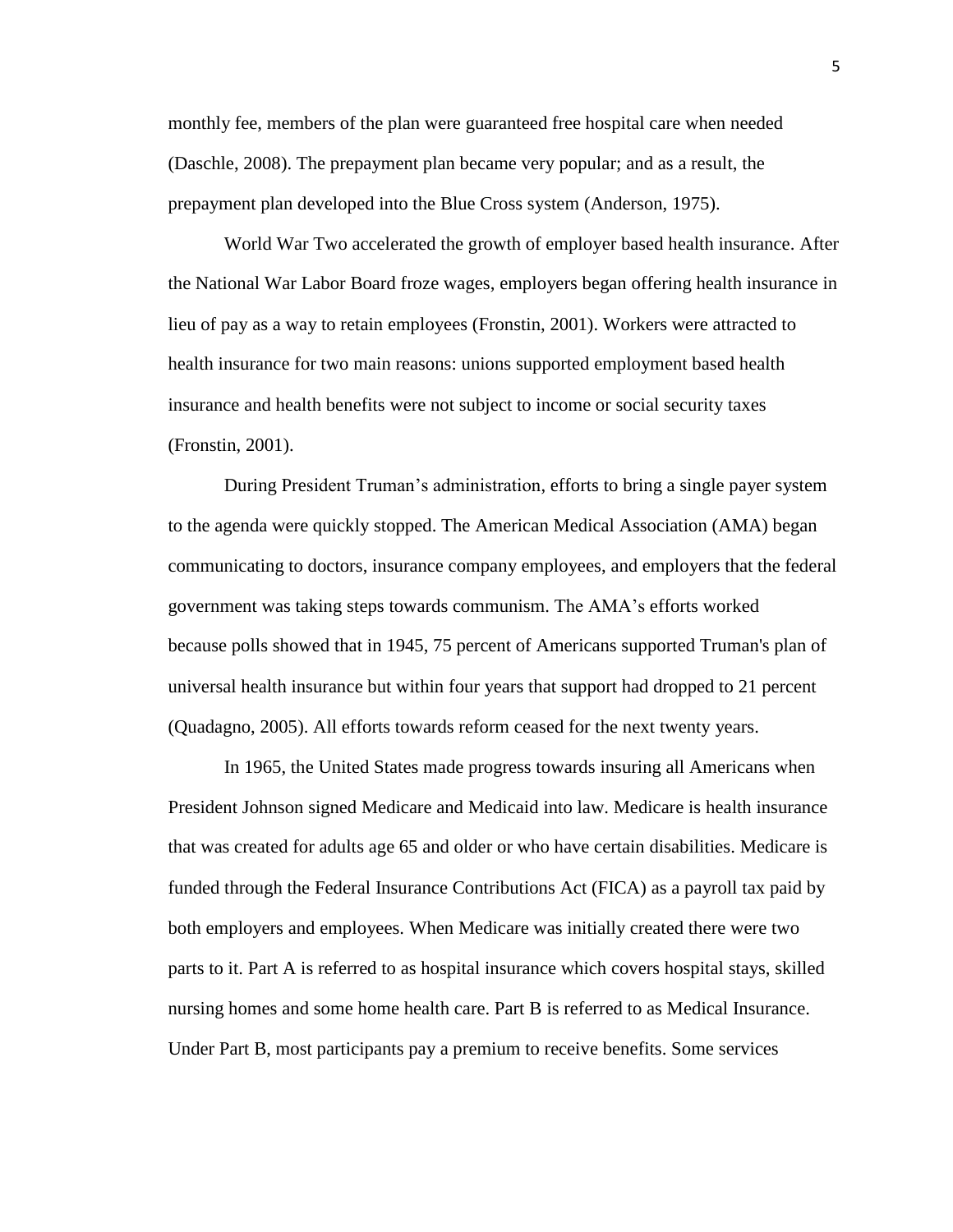included under Part B Medicare include doctor's visits, outpatient services and preventative care (Chambers, n.d.). Currently, 45 million Americans receive Medicare benefits (Centers for Medicare and Medicaid Services, 2009). Due to the 76 million baby boomers that were born between 1946 and 1964 and who are planning on retiring within the next decade, a lack of funding is foreseen in the future (Zimmerman, 2009).

The federal government has taken some steps to improve Medicare by creating Parts C and D. Created in 2003, Part C is referred to as the Medicare Advantage Plan. Part C Medicare is a combination of Part A and B Medicare. Part C, however, is provided through private health insurance companies that Medicare has approved. Finally, Part D was created in 2006 to provide prescription coverage to Medicare enrollees (Chambers, n.d.).

Medicaid is a program created as a state and federal partnership to insure low income families and individuals. Primary oversight of Medicaid is at the federal level, but states are given discretion to determine eligibility standards, rate of payment for services, and the type, amount, and duration of services (Medical News Today, 2010). Service providers are paid by the state; the state is then reimbursed for a portion of the cost by the federal government (Medical News Today, 2010). Currently, Medicaid covers 46 million Americans at an estimated cost of \$338 billion per year (Office of Management and Budget, 2006). As a result of the high cost associated with funding Medicaid many states have had to cut programs due to increases in medical costs.

After the passage of Medicare and Medicaid, efforts to enact universal health insurance ceased until 1993, when President Clinton proposed a major health reform bill to Congress. This overhaul sought to build on the public-private health care system. Initially, Clinton's plan gained strong support but over the course of a year public support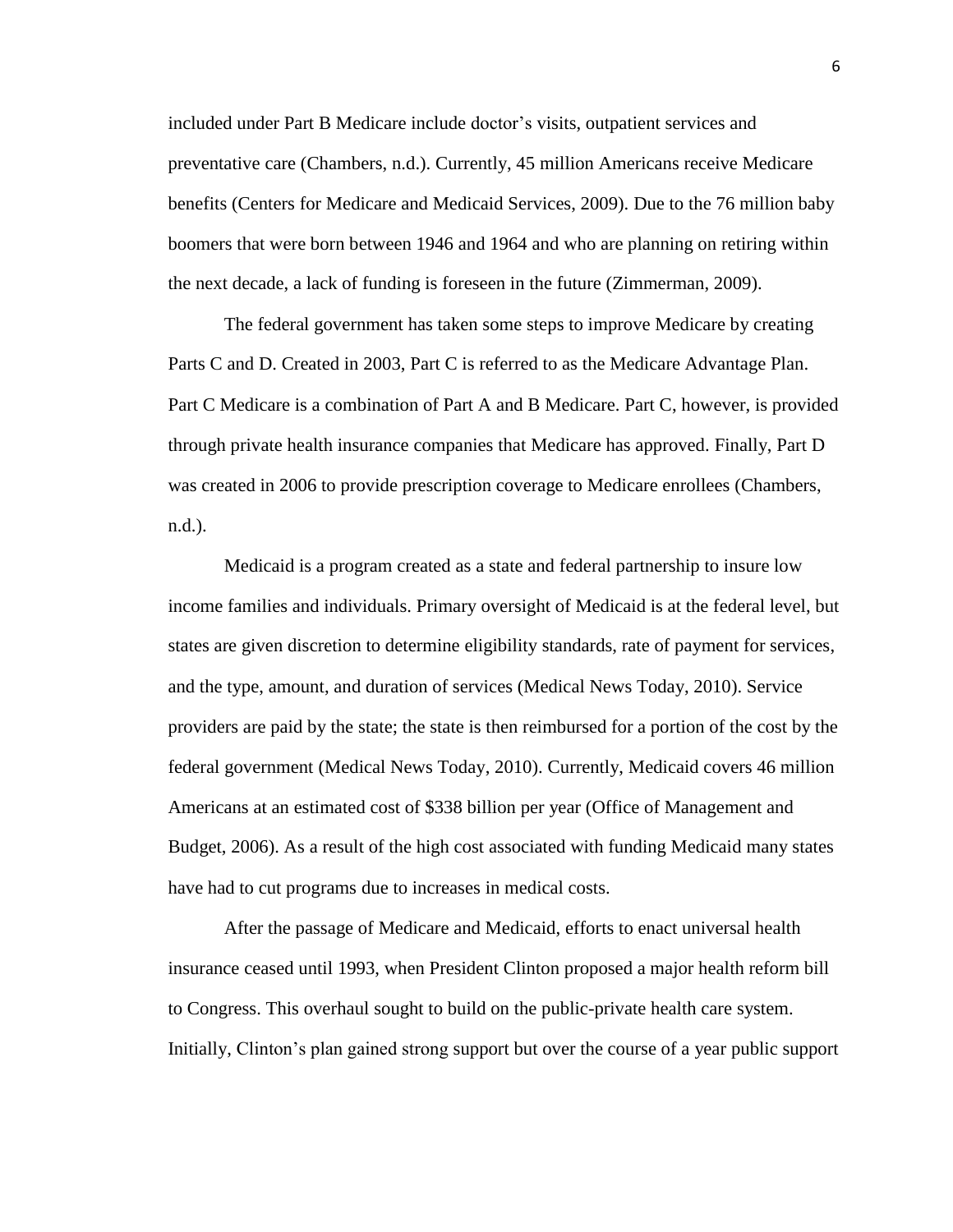fell from 71 percent to 43 percent (Blendon, Brodie, & Benson (1995). Again, health reform stalled.

Clinton's plan failed due to many obstacles. First, Clinton attempted to simultaneously secure universal coverage, regulate the private insurance market, create employer mandates, enforce costs through a national health board, and deliver healthcare through a managed care system (Oberlander, 2007). Achieving any one of these goals would have been a difficult task.

Second, Clinton underestimated the opposition to reform. Resistance came from the National Federation of Independent Business, which opposed the employer mandate and the Health Insurance Association of American, which opposed regulating insurance. Initially, Clinton had the support of the public but this quickly changed because, in general, Americans with medical coverage are satisfied with their health insurance arrangements. Americans become unsettled when reform threatens to change those arrangements (Oberlander, 2007).

Although the Clinton health care plan for comprehensive reform failed, Congress succeeded in expanding health insurance coverage to low income families by passing the State Children's Health Insurance Program (SCHIP) in 1997. SCHIP allows states to insure children from low income families that receive income above the Medicaid eligibility levels (Herz, Fernandez, &Peterson, 2005 ). As a result, SCHIP has covered 6.6 million children and has been the largest expansion in health care since the inception of Medicare and Medicaid (American Medical Association, 2010).

Resistance is a major reason health reform stalls. The American Medical Association, insurance companies and doctors have consistently opposed major healthcare reform. Because of this opposition, the American Association for Labor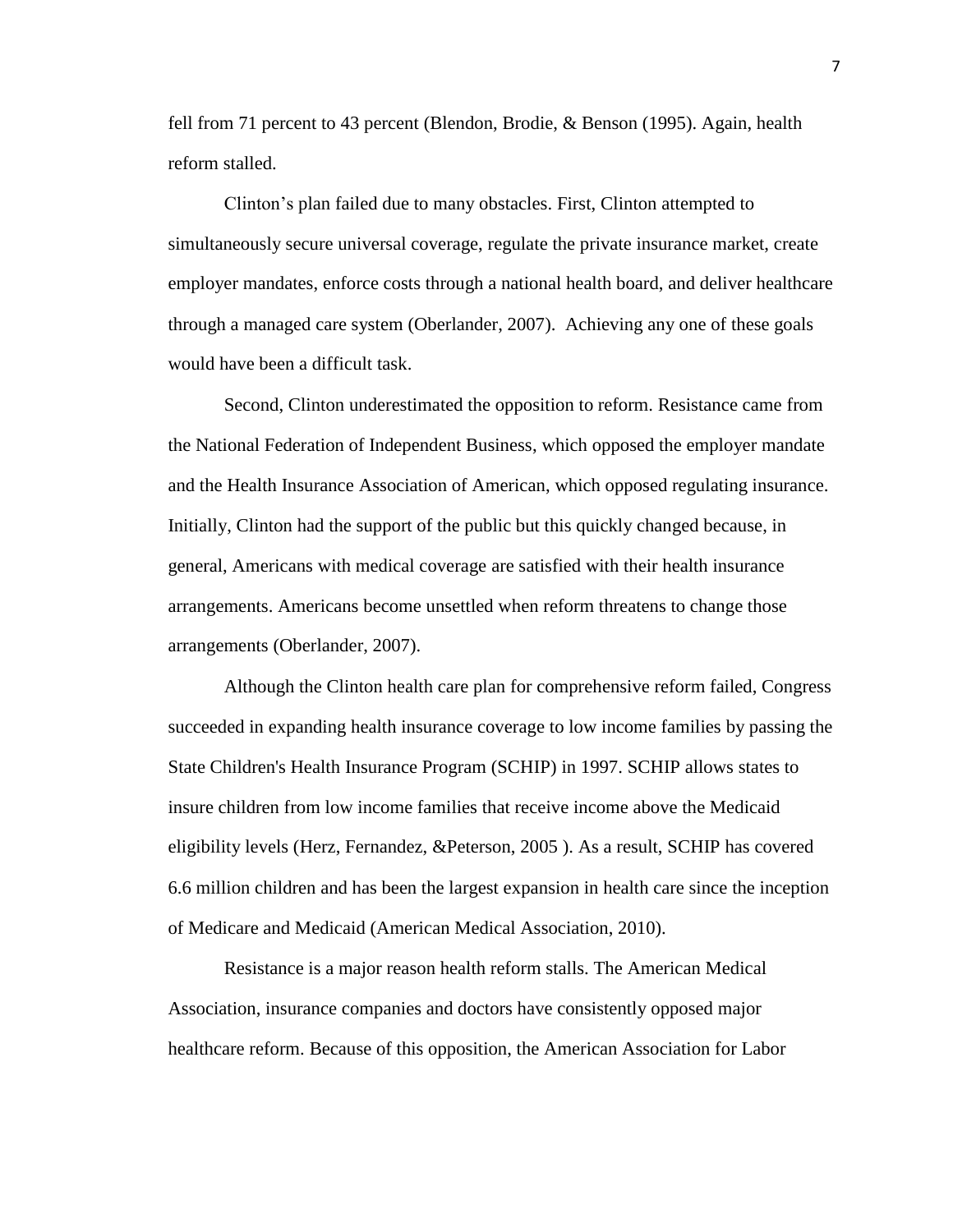Legislation Compulsory Health Insurance plan in the 1910s. President Truman's plan after World War Two, and President Clinton's universal health care proposal all met the same fate.

Yet not all attempts of health reform have failed. Programs such as Medicare, Medicaid, and SCHIP have successfully extended coverage to the previously uninsured. The passage of these programs indicates that when reform benefits a sympathetic population such as the elderly, poor, or young, then resistance from interest groups is reduced and the reform can pass.

During the Obama administration, health reform has become a top issue on the agenda. During the 2008 presidential campaign, Barack Obama made specific promises to the American people regarding health care reform. These promises included passing a comprehensive health care reform bill by the end of his first presidential term, providing tax subsidies for the poor, creating tax credits for small businesses and increasing funding towards prevention and wellness programs (Condon, 2009). The Obama plan focused on families and small businesses by providing additional tax credits, and eliminating discrimination against Americans with pre-existing medical conditions.

On March 22, 2010 President Obama signed the *Patient Protection and Affordable Care Act* into law, ending nearly one hundred years of failed attempts at comprehensive healthcare reform. Resistance to Obama's health reform plan has not come from the same interest groups as in the past. Instead the American Medical Association (AMA), insurance companies, and doctors supported health reform.

The AMA historically advocated against universal health reform, but changed its tone and supported the Obama health initiative. Although the AMA is supporting the reform bill, the AMA does disagree with sections of the bill which include banning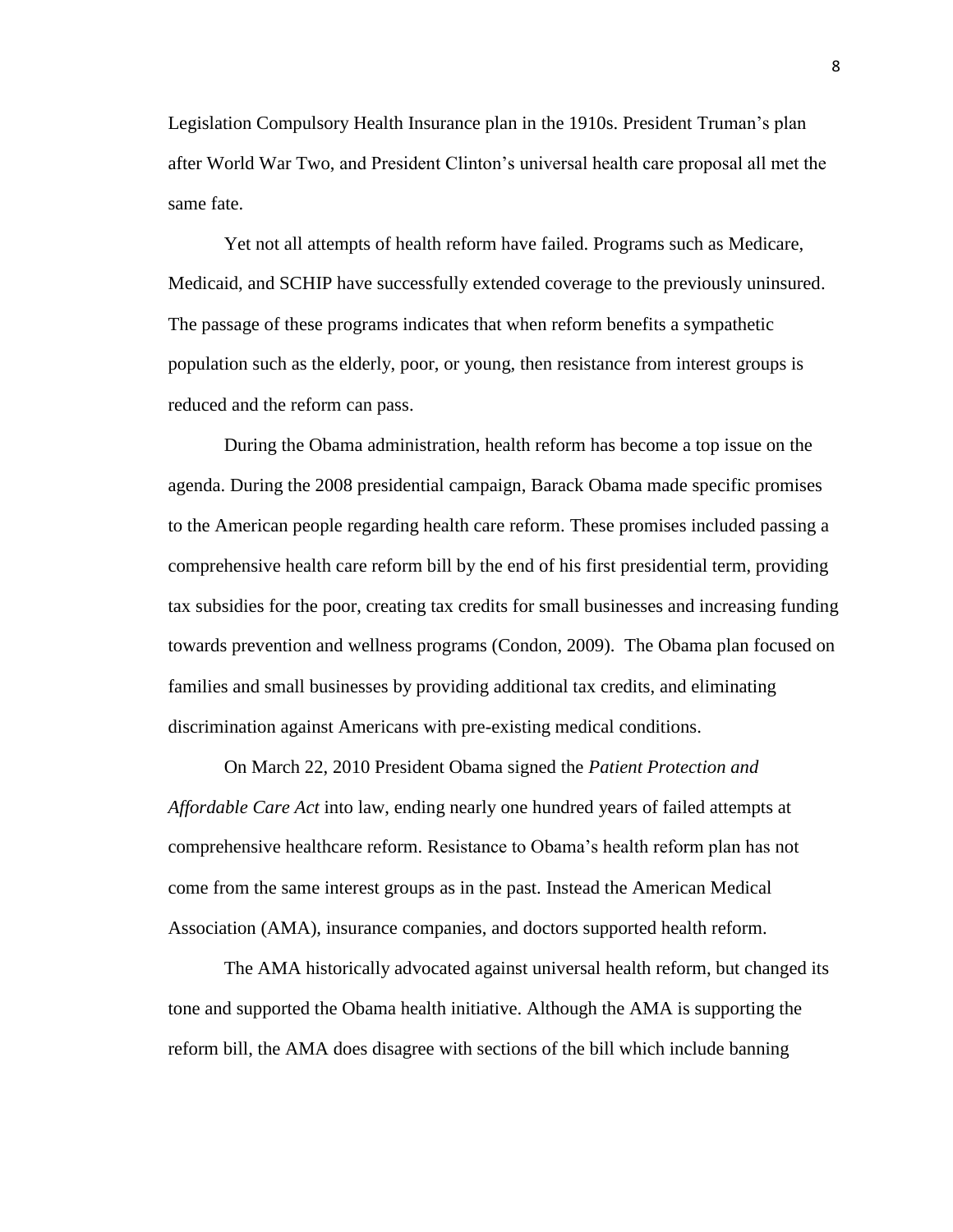physician-owned hospitals, penalties for physicians unwilling to participate in Medicare's physician quality reporting initiative, and creating a payment advisory board for Medicare that could incorrectly reimburse doctors based off the current design (Lowes, 2010).

The AMA recognizes that not taking action will result in an increase in the uninsured as well as higher health care costs. In addition to the AMA's support, other medical professionals also supported the Obama proposal, including the American College of Physicians, American Academy of Pediatrics, and many individual physicians (Lowes, 2010).

Opposition to health reform has also come in the form of partisan politics. Republicans in Congress unified in opposition to Democratic health care reform proposals. The bottom line is that passing health reform is a major party victory with strong implications for years to come and neither party is willing to take a stance that will not benefit the party. Therefore, Republicans will try everything to stop the current reform bill from being passed.

Certain members of the general public also strongly oppose health reform. Many Americans are confused, and uneducated at how health reform may benefit them. Instead of focusing on facts, many citizens listen to the rumors (Benen, 2009). The spreading of rumors to certain groups in the general public and directing messages that discuss socialism and healthcare in the same sentence makes many Americans angry. This anger tends to turn to action and in the last few years this anger has came out in public town hall meetings.

Opposition has also come from business organizations such as the U.S. Chamber of Commerce, which believes the employer mandate is unfair towards small businesses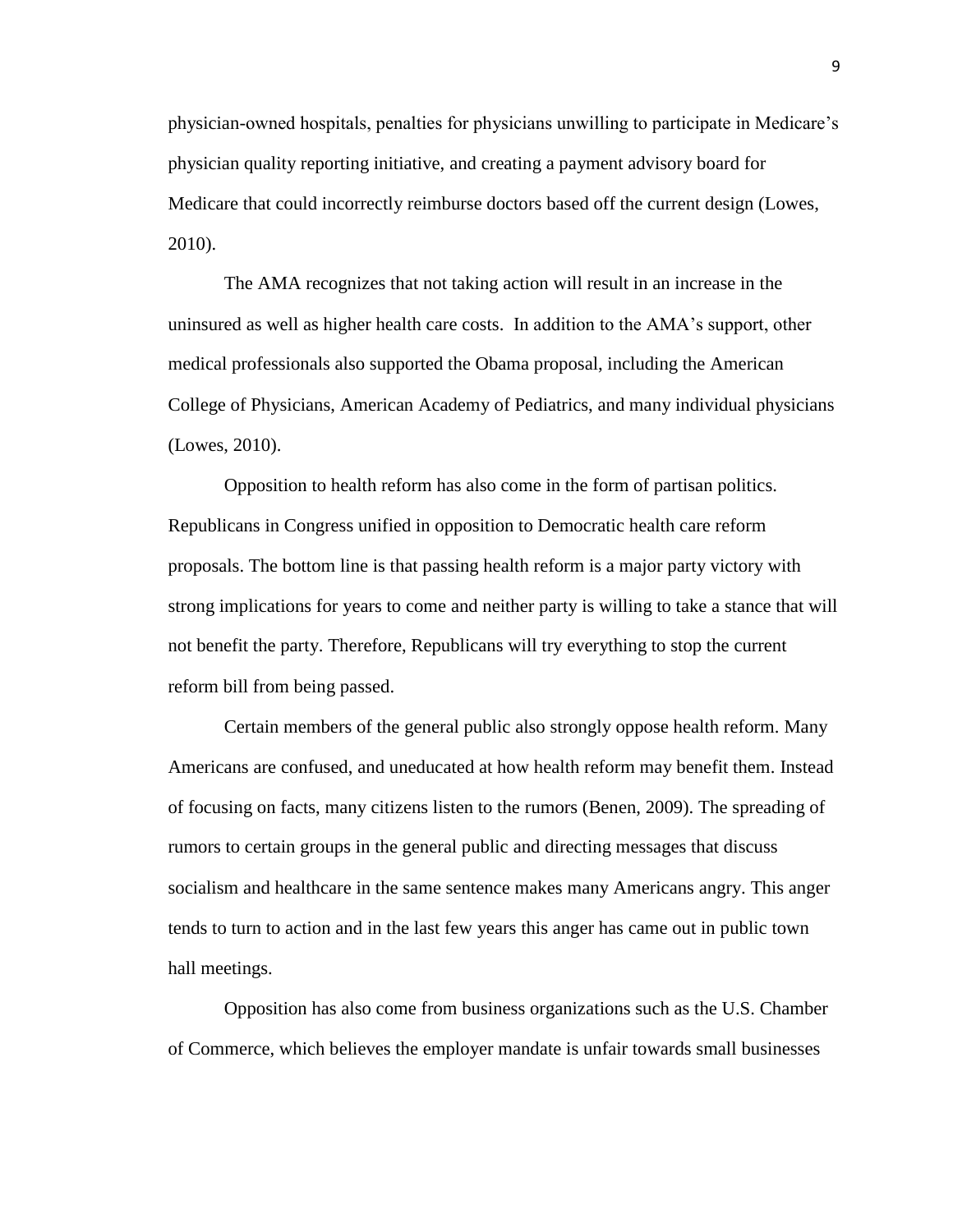(Josten, 2010). The reasoning behind these claims is that the Chamber believes the new mandate forces small businesses to provide every employee with health insurance whether or not they are able to afford it. The penalty for not following the mandate is a fine of up to \$2,000 dollars per employee, money that many businesses cannot afford to pay (U.S Chamber of Commerce, 2010).

The federal governments numerous failed attempts to reduce the number of Americans without health insurance has lead some states to take action by implementing health insurance programs through premium assistance and health insurance exchanges.

#### *State Level Reform*

Small business owners and their employees have been affected by high costs more than other employment sectors. This is due, because small business have less purchasing power (National Conference of State Legislatures, 2009). As a result, many owners of small businesses cannot afford health insurance for their employees, which increases the number of uninsured Americans.

Many states have implemented policies to reduce the number of uninsured citizens in their state. Many of these programs target assistance to small businesses and their employees. These programs can be grouped into two general categories: premium assistance plans and health insurance exchanges.

#### Premium Assistance Plans

Premium assistance plans use state funds to purchase private health insurance for small business employees. Premiums assistance allows for two methods of payment, depending on state requirements; employers either pay a portion of the monthly premium or receive a credit on their taxes. Many states have become increasingly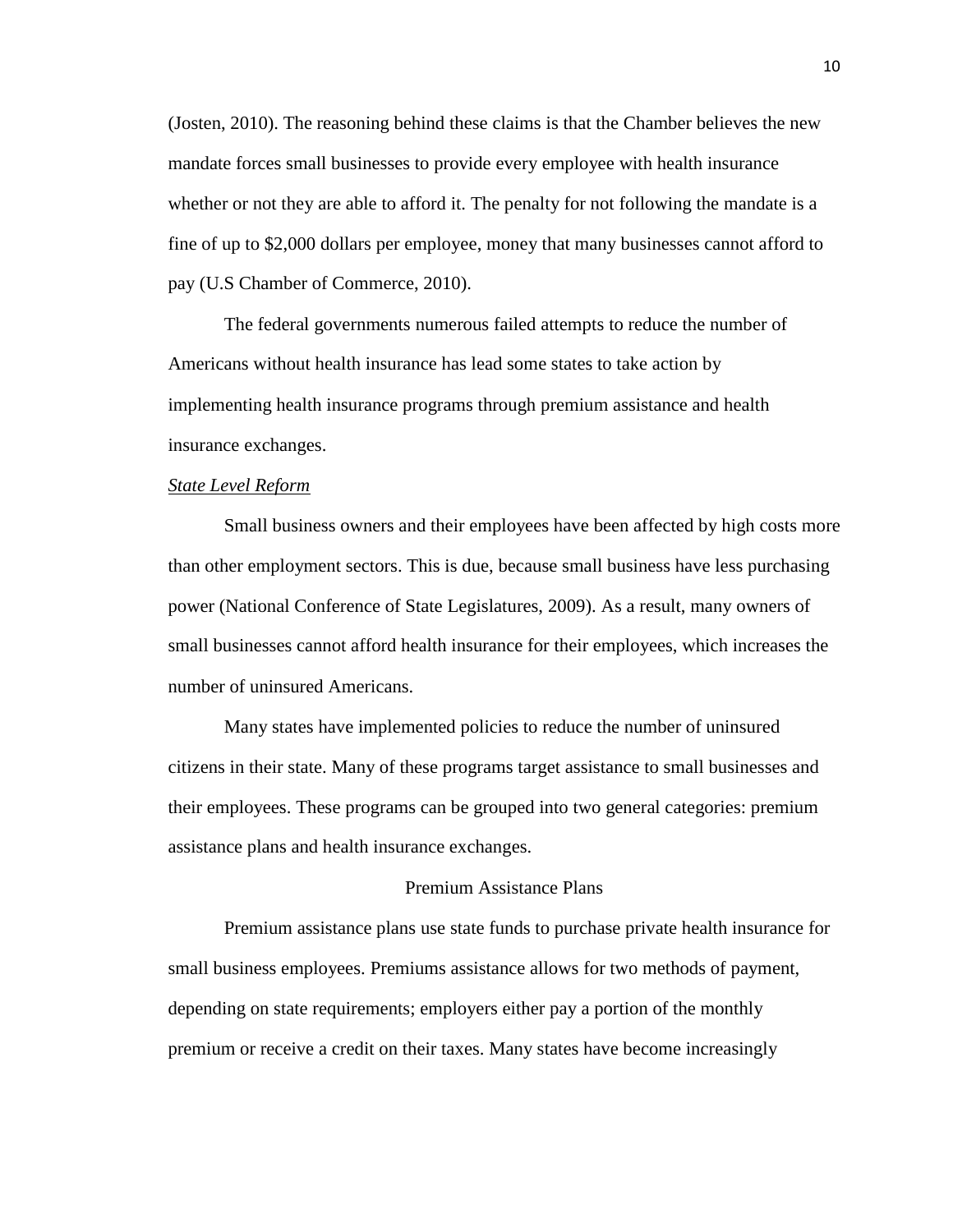interested in premium assistance because a majority of lower income families that do have access to employer sponsored health insurance are not able to afford coverage. Premium assistance helps these families afford health insurance (Williams, 2003).

Premium assistance eligibility also depends upon the state that is providing the program. For example, Tennessee puts restrictions on maximum income eligibility limits for businesses while Massachusetts does not.

States adopt premium assistance because of their advantages. They create incentives for employers to offer or continue to offer health insurance to their employees. These incentives also encourage SCHIP and Medicaid recipients to shift to private insurance by making it more affordable (McAuliffe, 2007).

Premium assistance, however, also has disadvantages. The program does not help SCHIP and Medicaid members who do not have access to employer based health insurance. If income eligibility levels are set too low then only a small portion of people would actually qualify for the program. If the eligibility levels are set too high, then employers and employees will change their plans and instead take the subsidy. Finally, public costs of these programs rise over time due to rising premiums. (McAuliffe, 2007).

Eighteen states have used premium assistance to reduce the number of uninsured small business employees (National Conference on State Legislatures, 2009). Table 1 lists the states that have implemented a premium assistance program.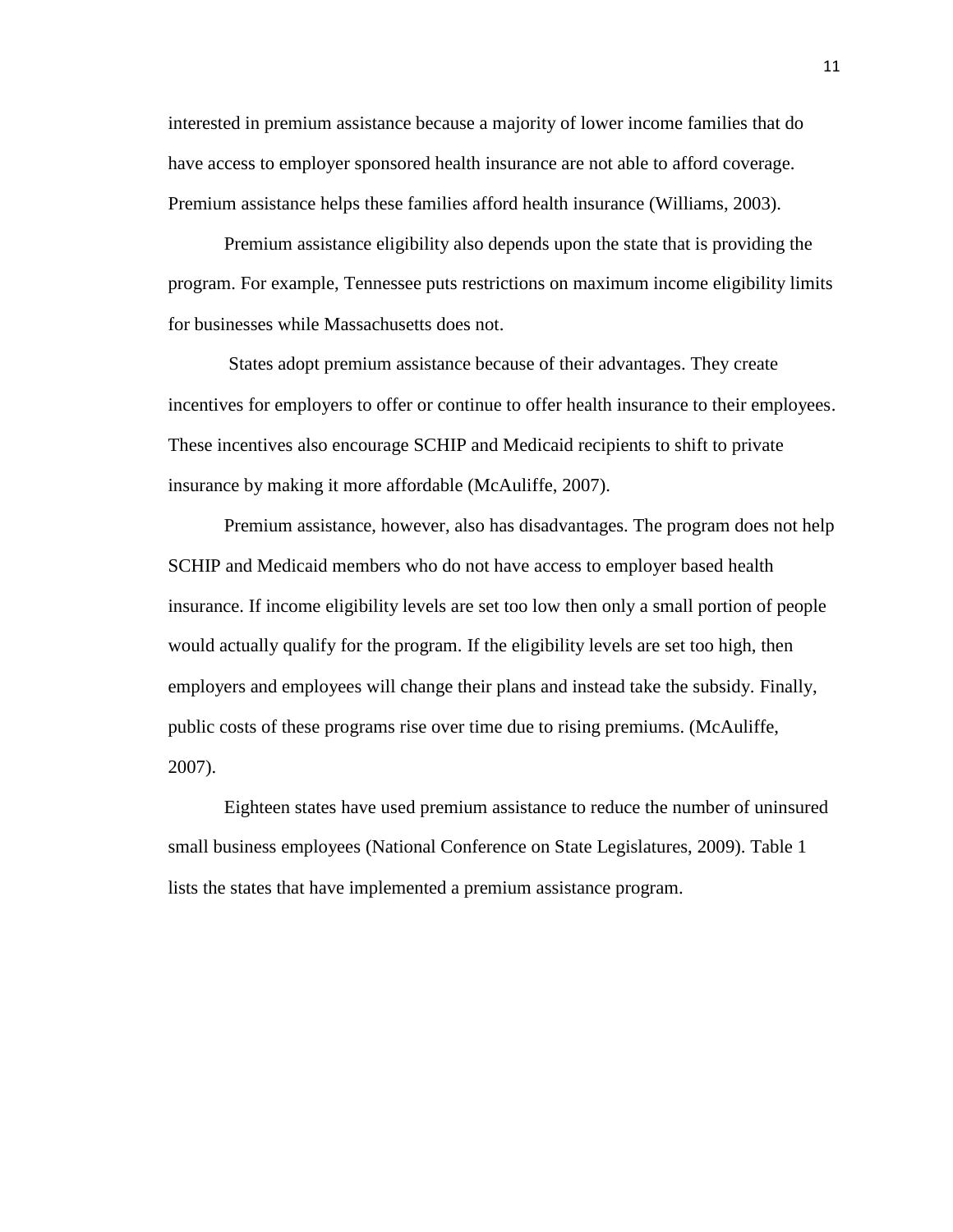| Arizona    | Arkansas | Georgia       |
|------------|----------|---------------|
| Idaho      | Kansas   | Kentucky      |
| Maine      | Maryland | Massachusetts |
| Montana    | Nevada   | New Mexico    |
| New York   | Oklahoma | Tennessee     |
| Washington | Virginia | West Virginia |

*Table 1. States with premium assistance plans.*

*Source: National Conference on State Legislatures, 2009*

## Health Insurance Exchanges

Currently, larger employers are more attractive to insurance companies because insurance companies are able to better assess the risk pool, allowing the insurance companies to reduce insurance premiums. Small businesses lack this bargaining power when shopping for insurance. Health insurance exchanges seek to give small businesses the chance to offer their employees a wider range of insurance choices at a price they can afford (Underwood, 2009).

A health insurance exchange is a government regulated market that brings buyers and sellers together for the purchase of health insurance. The state acts as a clearinghouse for health insurance products, which collects and forwards payments to the insurance companies (Chambless, 2007). The state also plays a significant role in health insurance exchanges by protecting consumers with insurance regulations that prevent unfair businesses practices.

The advantages of health insurance exchanges include portability, which allows consumers to retain their health plan in the event they lose or switch jobs. Health insurance exchanges are also beneficial because they offer a variety of plans with varying benefit levels and price tags, which gives the employee more options (Klein, 2009).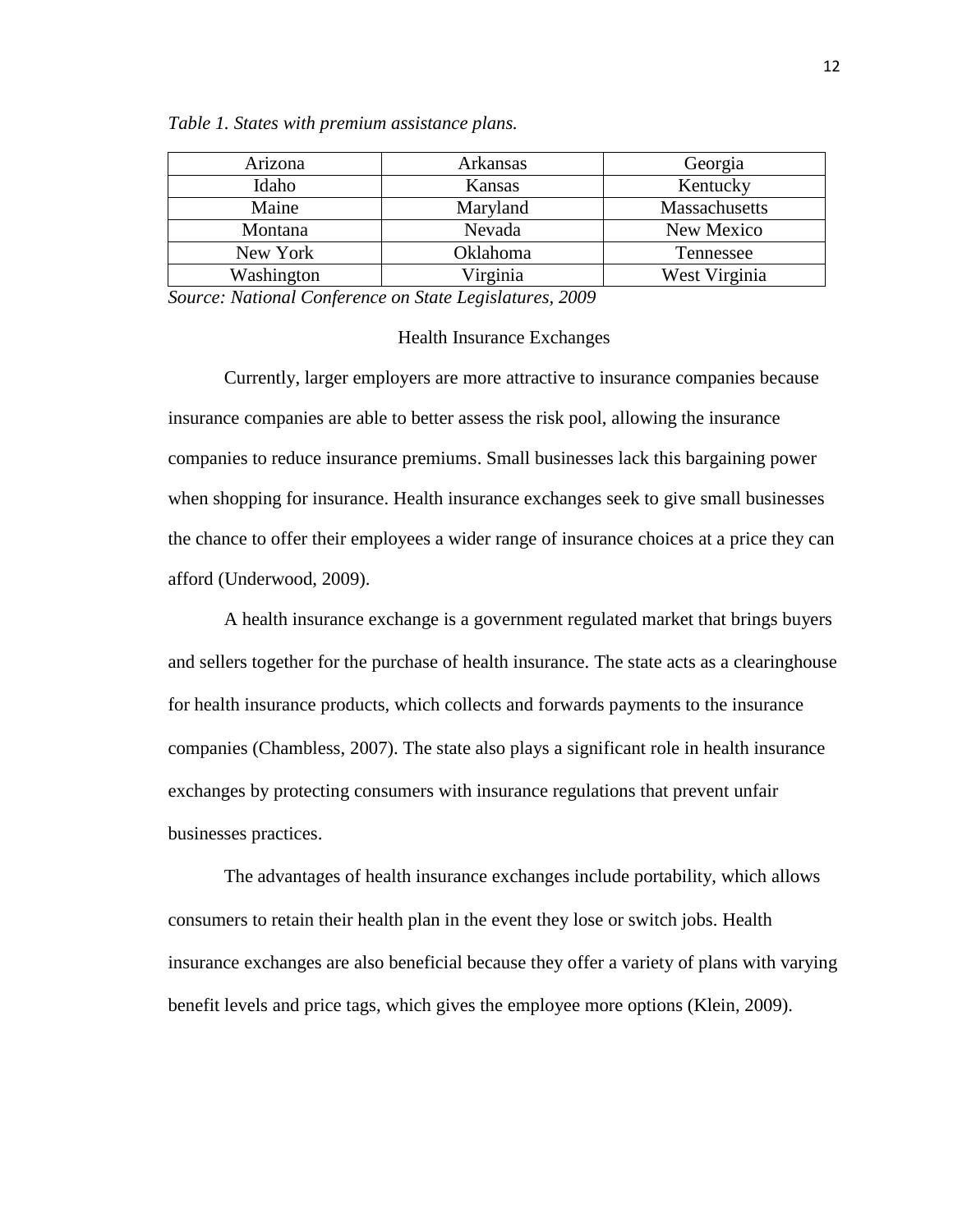Health insurance exchanges also have shown to have some disadvantages which include erosion of coverage due to employers losing control over health care options. In some cases, an employee may choose a plan that does not adequately cover his or her healthcare needs (Chambless, 2007).

Only two states, Utah and Massachusetts, have implemented a health insurance exchange (National Conference on State Legislatures, 2009). More are expected in the future, however, the recently passed health reform bill requires all states to establish a health insurance exchange by 2014.

## *Impact of health care on small businesses*

Health care has impacted small businesses in many ways. Aside from rising health care costs and high premiums, job lock has become a major issue with small businesses. Job lock occurs when an employee refuses to change jobs in order to maintain health insurance, even though he or she may be more satisfied and productive at another job or self employed (Gerencher, 2010).

Job lock also affects employers, because the employees that an employer retains through job lock is typically the type of employee who values health insurance the most, and is not necessarily the best employee for the company (Wellington, 2001).

Finally, job lock hinders the possible growth of many small businesses and the creation of others. Many of tomorrow's entrepreneurs are today's employees at companies that offer health insurance. The problem is these same employees are fearful of not being able to access affordable health insurance when they do leave their current employer (Wellington, 2001).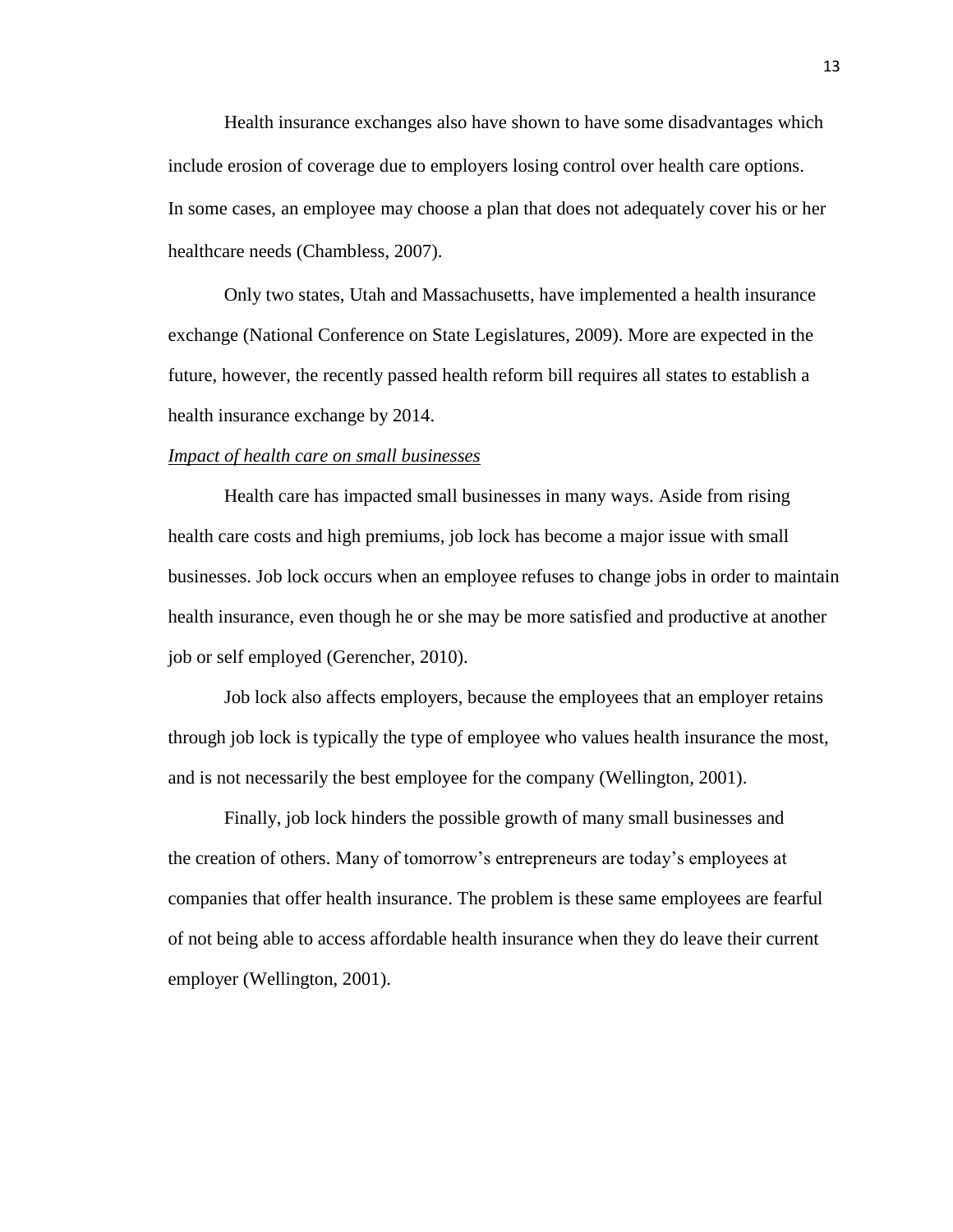## *Conclusion*

This chapter has reviewed many key topics that describe why the current health insurance system is where it is today. Resistance from certain groups has been the overwhelming reason that several attempts at health reform have stalled. As a result, many states began taking steps as a way to provide health insurance to small business employees. The impact of health care on small businesses has also created problems such as job lock. Job lock affects everyone because employees have to settle for jobs that may not match their interest which may hinder productivity and quality and employers are not able to retain the types of employees that may benefit their business because they may not be able to offer health insurance. The following chapter will take an in depth look at different levels of success some of these states have seen by creating programs aimed at providing health insurance to small business employees.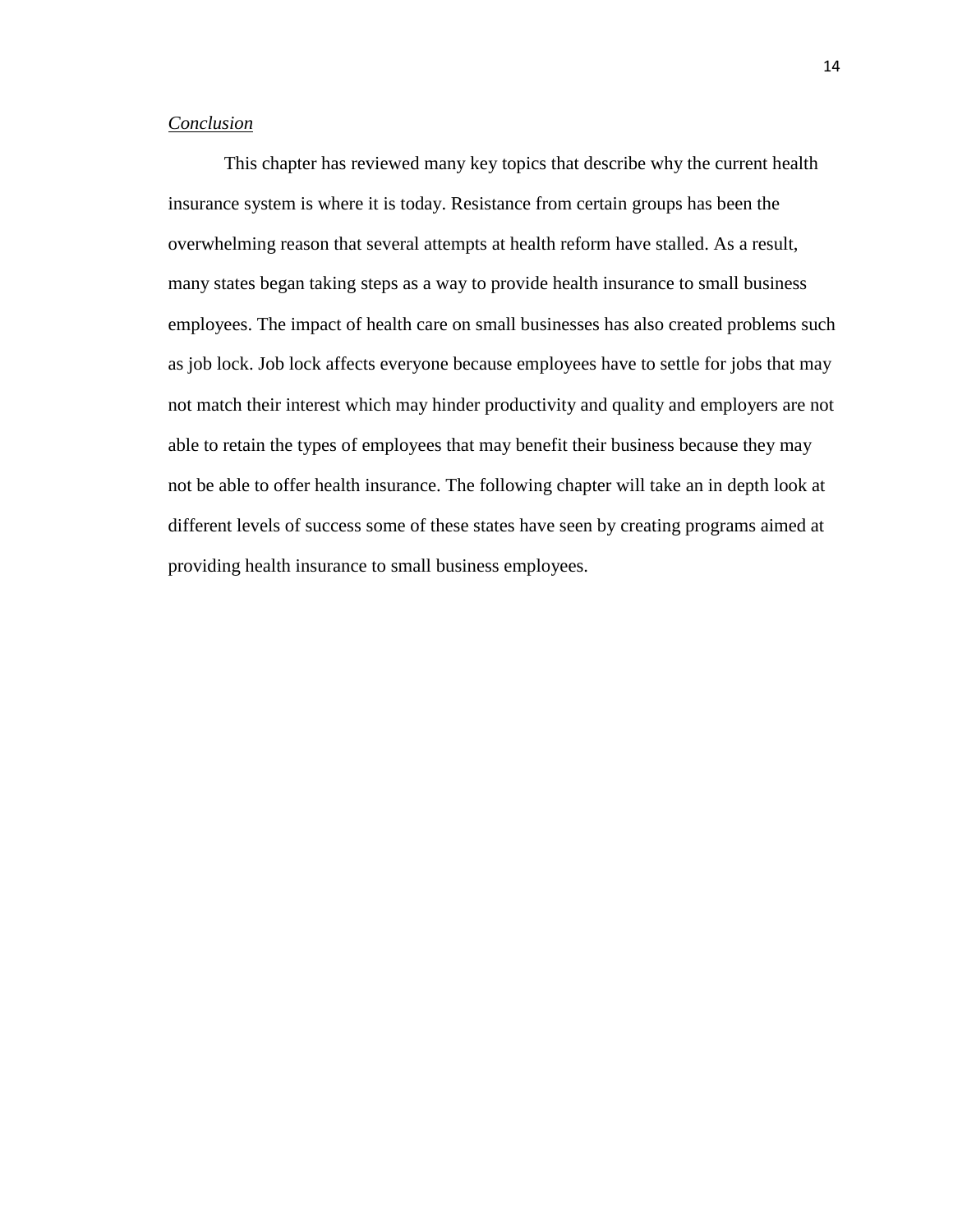## **CHAPTER III**

## *Analysis*

## *Introduction*

The previous chapters discussed some of the various issues involved with employees not having health insurance. Some of these issues include not receiving the preventative treatment that could possibly lead to a more manageable medical prognosis. The federal government has made several attempts to offer universal health insurance with limited success. As a result, some states have taken steps towards implementing their own health insurance programs aimed at providing health insurance to small businesses and their employees.

In this study, I compare two states offering similar premium assistance programs: Tennessee and Oklahoma. These two states make a good comparison because they implemented their programs about the same time and were similar in terms of relevant statistics such as the median household income and unemployment rate. The information presented in Table 2 illustrates these similarities.

| <b>State</b> | <b>Unemployment Rate</b> | <b>Median Household</b><br><b>Income</b> |
|--------------|--------------------------|------------------------------------------|
| Tennessee    | 4.8%                     | \$43,438                                 |
| Oklahoma     | 4.1%                     | \$42,716                                 |
| Difference   | በ 7%                     |                                          |

*Table 2. Economic conditions of Tennessee and Oklahoma, 2006.* 

*Source: Bureau of Labor Statistics, 2010 and Henry J. Kaiser Foundation, 2010*

It would have been ideal to also compare two states with health insurance exchanges, but there are not two states suitable for comparison. The only two operating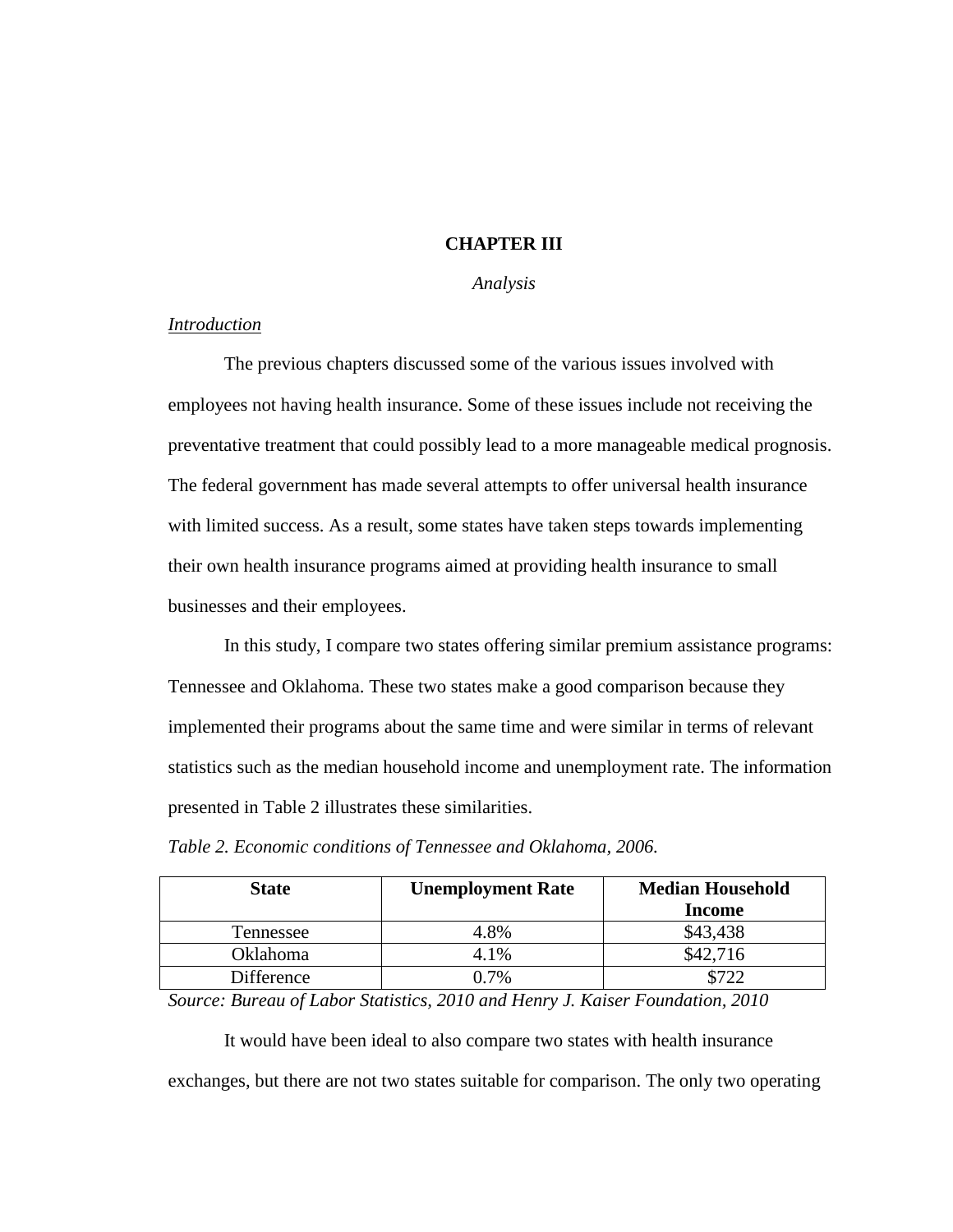state health insurance exchanges are in Utah and Massachusetts. The Utah health insurance exchange lacks sufficient data due to being only a year old and the Massachusetts reform included many more elements than just an exchange, such as the required mandate to purchase health insurance. Therefore, I will compare the programs implemented by Tennessee and Oklahoma and compare both of them to Massachusetts, which enacted a more comprehensive approach. The information presented in Table 3 summarizes important characteristics of the three programs. The three programs are described in more detail in the sections discussing their performance.

| <b>Feature</b>         | <b>Tennessee</b>   | <b>Oklahoma</b>     | <b>Massachusetts</b>      |
|------------------------|--------------------|---------------------|---------------------------|
| Type of Program        | Premium            | Premium             | Premium                   |
|                        | Assistance         | Assistance          | Assistance/Health         |
|                        |                    |                     | <b>Insurance Exchange</b> |
| Program                | 2006               | 2005                | 2006                      |
| Established            |                    |                     |                           |
| Age Requirement        | 19 or older        | 19-64               | All residents over        |
|                        |                    |                     | 18                        |
| <b>Business Size</b>   | 50 or fewer full-  | Fewer than 99       | 11 or more                |
| Requirement            | time employees     | employees           | employees                 |
|                        |                    |                     |                           |
| Income Eligibility     | Must earn \$55,000 | Must earn less than | All incomes               |
|                        | or less            | \$24,540 for        | allowed. Mandate          |
|                        |                    | individual          |                           |
| Average                | Approximately \$50 | \$0-119.62 dollars  | \$0-354.00 dollars        |
| Individual             | dollars per month  | per month           | per month for             |
| <b>Monthly Premium</b> |                    |                     | single individual         |
|                        |                    |                     |                           |

*Table 3. Overview of state health insurance program characteristics.* 

## *Defining Success*

My evaluations of these three programs are based on three criteria: reducing the number of uninsured, program participation, and providing portability. This section describes how I measure each program's performance with respect to these criteria.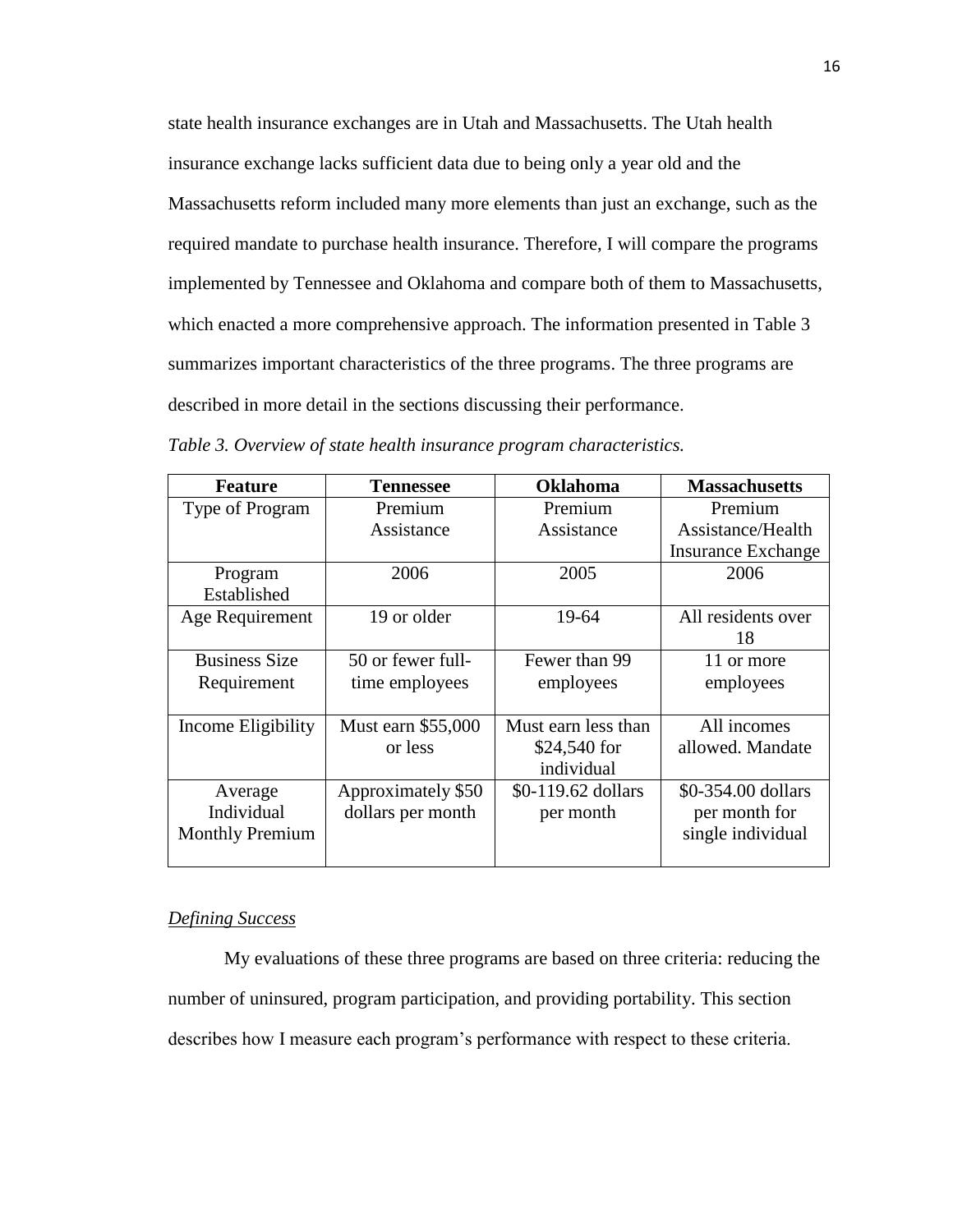#### *Reducing the number of uninsured*

Reducing the number of uninsured has benefits both for society as a whole and for the insured. As stated in Chapter 1, the uninsured are responsible for \$40 billion in uncompensated care annually (Hadley & Holahan, 2004). Research shows that people who have health insurance live longer than individuals who do not have health insurance. The uninsured are more likely not to be seen for treatable and controllable health conditions, which accounts for 44,789 preventable deaths per year (Wilper, Woodhandler, Lasser, McCormick, Bor & Himmelstein, 2009). Expanded coverage is better for the health of the economy because individuals will live healthier and more productive lives. If a program contributes to significantly reducing the number of uninsured then the program has met one of the criteria for success.

## *Program Participation*

The percentage of small businesses offering health insurance to their employees has been considerably smaller then large businesses over the last decade. For example, 49 percent of small businesses with 3 to 9 employees and 78 percent of small businesses that employ 10 to 24 employees offered health insurance benefits to their employees in 2008 (Council of Economic Advisors, 2009). In contrast, 99 percent of businesses with more than 200 workers offered health insurance (Council of Economic Advisors, 2009).

Increasing the number of small businesses that participate in health insurance programs is good for the economy. Small businesses may attract better employees if they offer health insurance which may increase productivity and revenue. Employees also benefit because they find employment with a job that matches their interests raising morale. Therefore, if a program helps increase the number of small businesses that offer health insurance then criteria for success has been met.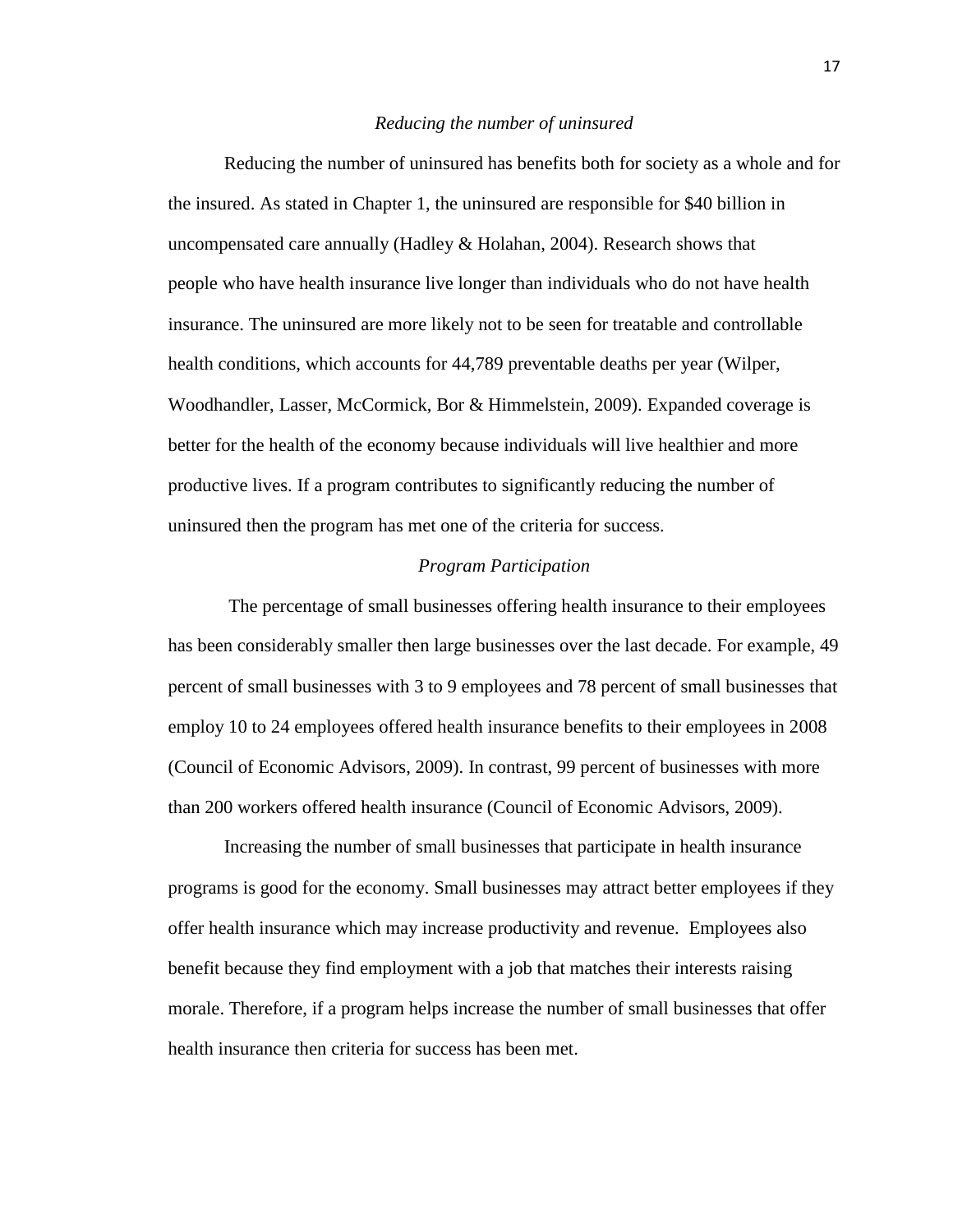#### *Providing portability*

One problem with the current insurance market is that when an employee changes jobs, they cannot retain their health insurance. Most employers require a new employee to wait a probationary period before they are eligible to purchase health insurance benefits from the employer. Within a period of months, however, medical catastrophes can occur. Uninsured medical catastrophes contribute to uncompensated health costs.

Additionally, a lack of portability for health insurance is also linked to 'job lock' as discussed in the previous chapter. Providing portability of health insurance allows employees to find jobs that meet their personal interest. As stated in Chapter 2, finding a job that matches an employee's personal interest produces better morale and motivation among co-workers which possibly leads to more revenue for employers since employees are not calling in sick as much and are more productive. Therefore, if a health insurance plan allows for continued health coverage in the event an employee loses his or her job, becomes laid off, or decides to find employment at another employer then a step towards success has been met.

#### *Tennessee Program Performance*

Created in 2006, Cover Tennessee is a premium assistance program aimed at providing health insurance to small businesses at an affordable cost. Currently, the total monthly premium under the Cover Tennessee program averages about 150 dollars per month. The state, employer, and employee are each responsible for paying a third of the monthly premium. Self employed individuals pay two thirds of the monthly premium and the state pays a third (Cover Tennessee, n.d.).The program is open to working Tennesseans who are 19 or older and businesses must employ fewer than 50 full time employees and 50 percent of the employees must earn less than \$55,000 dollars per year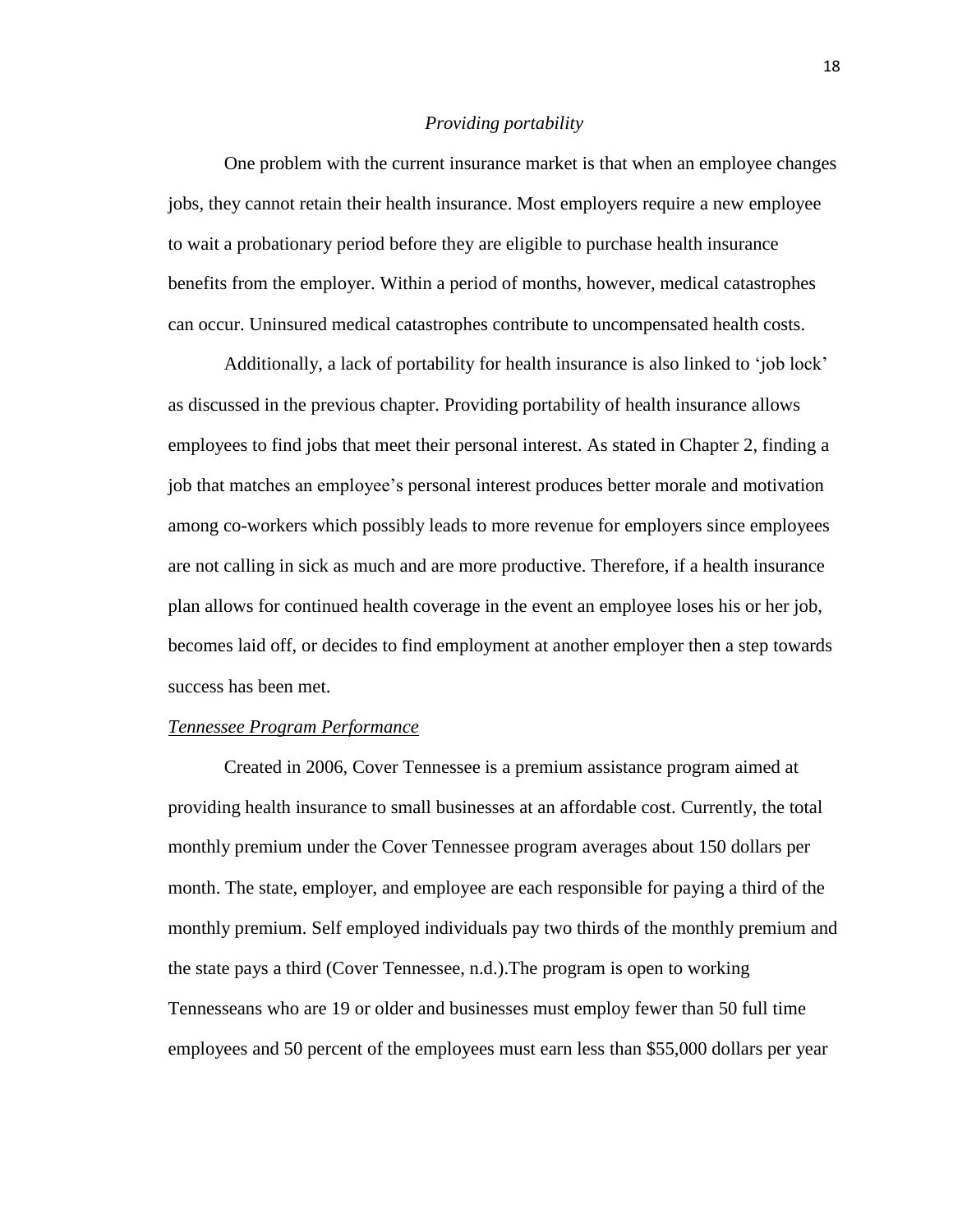(Cover Tennessee, n.d.).

#### *Reducing the number of uninsured*

In 2006, Tennessee had 809,000 uninsured Tennesseans which represented 13.6 percent of the total population. The number of uninsured has continued to increase. In 2007, the percentage of uninsured rose to 14.4 percent. The most recent statistics show that in 2008 Tennessee had 931,000 uninsured residents, accounting for 15.1 percent of the population (Physicians for National Health Program, 2010). This information, presented in Table 4 shows that since the Cover Tennessee program has been in existence, the number and percentage of uninsured has continued to rise. *Table 4. Number and percentage of uninsured individuals, Tennessee, 2006-2008.*

| Year | <b>Number of uninsured</b> | <b>Percentage of uninsured</b> |
|------|----------------------------|--------------------------------|
| 2006 | 809,000                    | 13.6%                          |
| 2007 | 883,000                    | 14.4%                          |
| 2008 | 931,000                    | 15.1%                          |

*Source: Physicians for National Health Program, 2010*

#### *Program Participation*

In 2006, when Cover Tennessee was created, the number of Tennessee small businesses employing 1 to 49 employees was 126,523 (U.S. Census Bureau, 2010). During the same year, 1,046 small businesses participated in Cover Tennessee, 0.8 percent of eligible businesses (Johnson, Personal Communication, 2010). Over the next two years, the number of small businesses increased in 2007 to 129,280 but then decreased in 2008 to 127,978 (U.S. Census Bureau, 2010). The number of participating businesses continued to increase to 3,687 or 2.9 percent of eligible businesses (Johnson, Personal Communication, 2010). Small business and program participation statistics for Tennessee are presented in Table 5.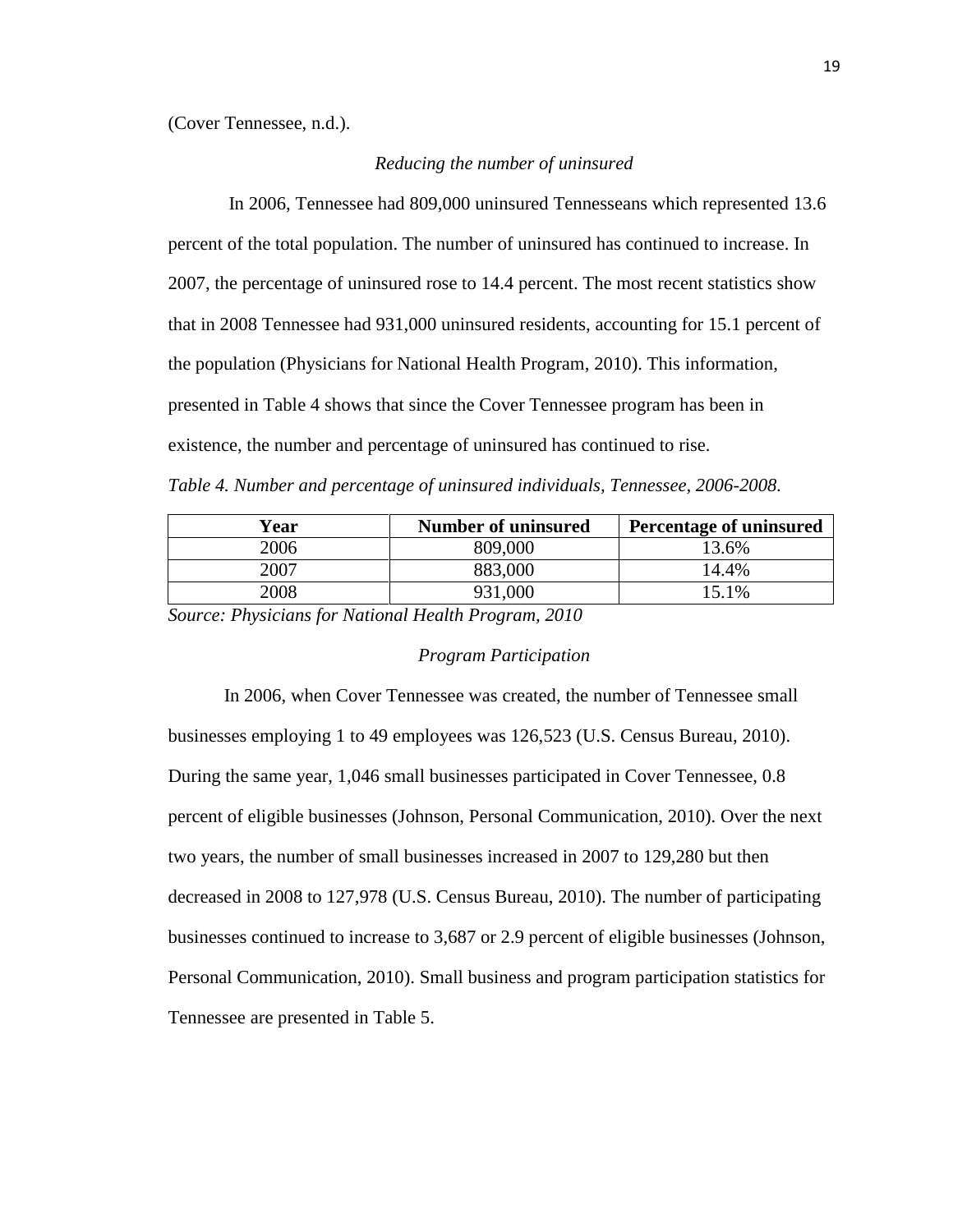| Year | <b>Number of Small</b><br><b>Businesses</b><br>$(1-49$ employees) | <b>Number of Small</b><br><b>Businesses in</b><br><b>Program</b> | Percentage of<br><b>Small Businesses in</b><br><b>Program</b> |
|------|-------------------------------------------------------------------|------------------------------------------------------------------|---------------------------------------------------------------|
| 2006 | 126,523                                                           | 1,046                                                            | 0.8%                                                          |
| 2007 | 129,280                                                           | 2,791                                                            | 2.2%                                                          |
| 2008 | 127,978                                                           | 3,687                                                            | 2.9%                                                          |

*Table 5. Number of small business and program participation, Tennessee, 2006-2008.*

*Sources: U.S Census Bureau, Cover Tennessee*

## *Providing portability*

Cover Tennessee was developed on two simple principles: affordability and portability. Governor Bredeson helped develop the program wanting the individual to own the health insurance policy and not the employer or state government (Bredesen, 2006). Portability through Cover Tennessee begins when an individual is employed for a small business and signs up to the program. If the employee is laid off or quits after signing up, then the employee will be able to retain their health insurance. The individual would then be responsible for two-thirds of the premium (Bredesen, 2010). Overall, Cover Tennessee provides greater portability than the other programs evaluated in this study.

## *Oklahoma Program Performance*

Created in 2005, Insure Oklahoma is a premium assistance program which is similar to Cover Tennessee, with the state paying a portion of the monthly premium. Insure Oklahoma is open to employees from 19 to 64 years of age who work for employers that are enrolled in the program. The program is voluntary but income requirements mandate that an employee earn less than 24,540 dollars per year for a single individual. Additionally, only employers with fewer than 99 employees may enroll in the program (Insure Oklahoma, 2010).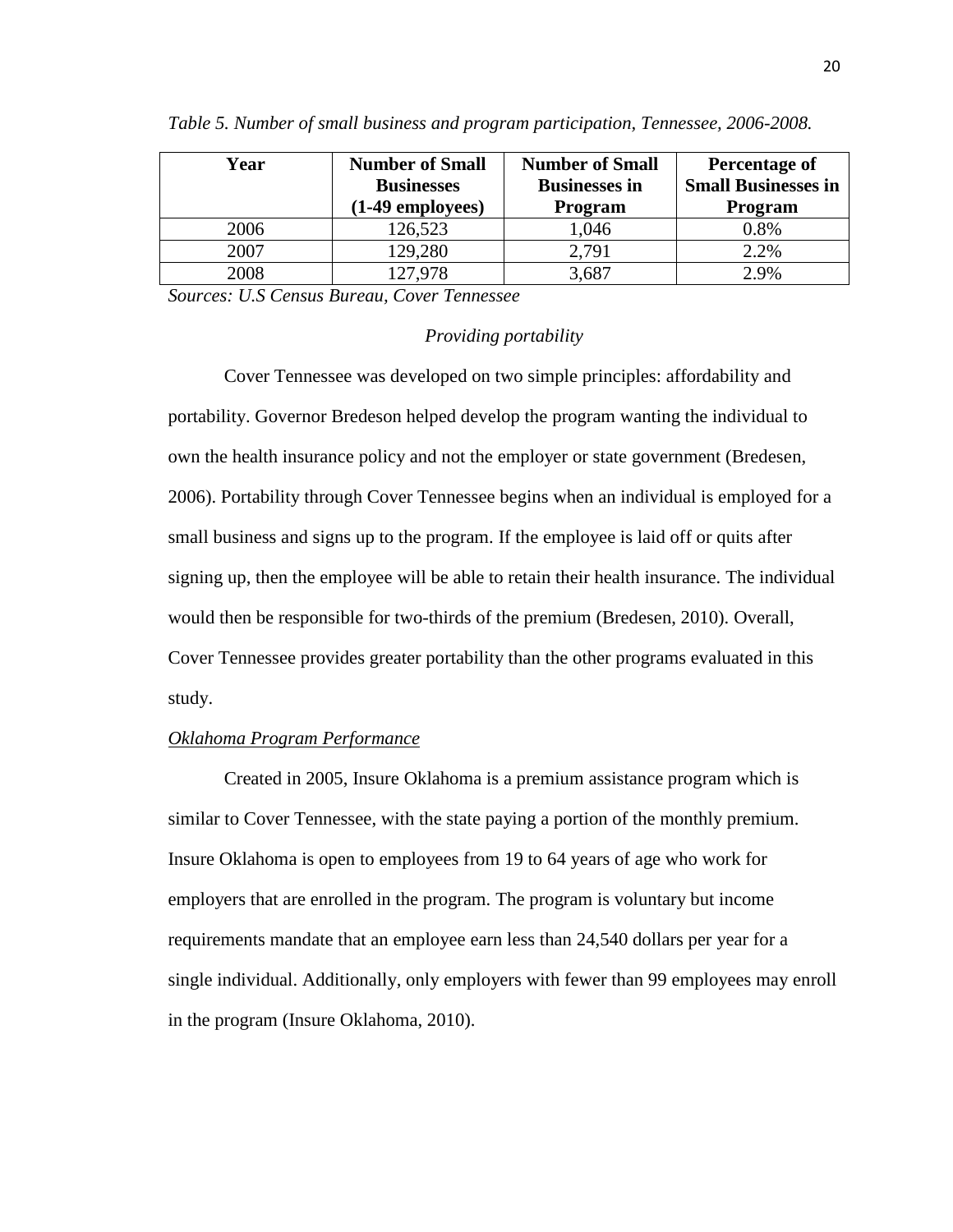Insure Oklahoma premiums are shared among the state, employer, and employee. The state pays 60 percent, the employer pays 25 percent, and the employee pays the remaining 15 percent (Insure Oklahoma, 2010). The total premium per month is around 220 to 240 dollars per month (Podrazik & Winter, 2008). As a result, the state pays about 132 to 144 dollars per month on a single premium. The employer would then pay 55 to 60 dollars, leaving the employee to pay approximately 35 dollars per month.

## *Reducing the number of uninsured*

Since the Insure Oklahoma program began the number of uninsured has consistently decreased. In 2006, Oklahoma had 661,000 uninsured residents which represented 18.9 percent of the total population. The most recent statistics show that in 2008 Oklahoma had 498,000 uninsured residents, accounting for 14 percent of the population (Physicians for National Health Program, 2010). This information, presented in Table 6 shows that since the Insure Oklahoma program has been existence, the number of uninsured has continued to decrease.

*Table 6. Number and percentage of uninsured individuals, Oklahoma, 2006-2008.*

| Year | <b>Number of uninsured</b> | <b>Percentage of uninsured</b> |
|------|----------------------------|--------------------------------|
| 2006 | 661,000                    | 18.9%                          |
| 2007 | 631,000                    | 17.8%                          |
| 2008 | 498,000                    | 14.0%                          |

*Sources: Physicians for National Health Program, 2010*

## *Program Participation*

In 2006, the number of Oklahoma small businesses employing 1 to 99 employees was 87,778 (U.S. Census Bureau, 2010). During the same year, 677 small businesses participated in Insure Oklahoma, 0.8 percent of eligible businesses (Insure Oklahoma, 2010). Over the next two years, the number of small businesses increased in 2007 to 89,344 and then again in 2008 to 89,426 (U.S. Census Bureau, 2010). The number of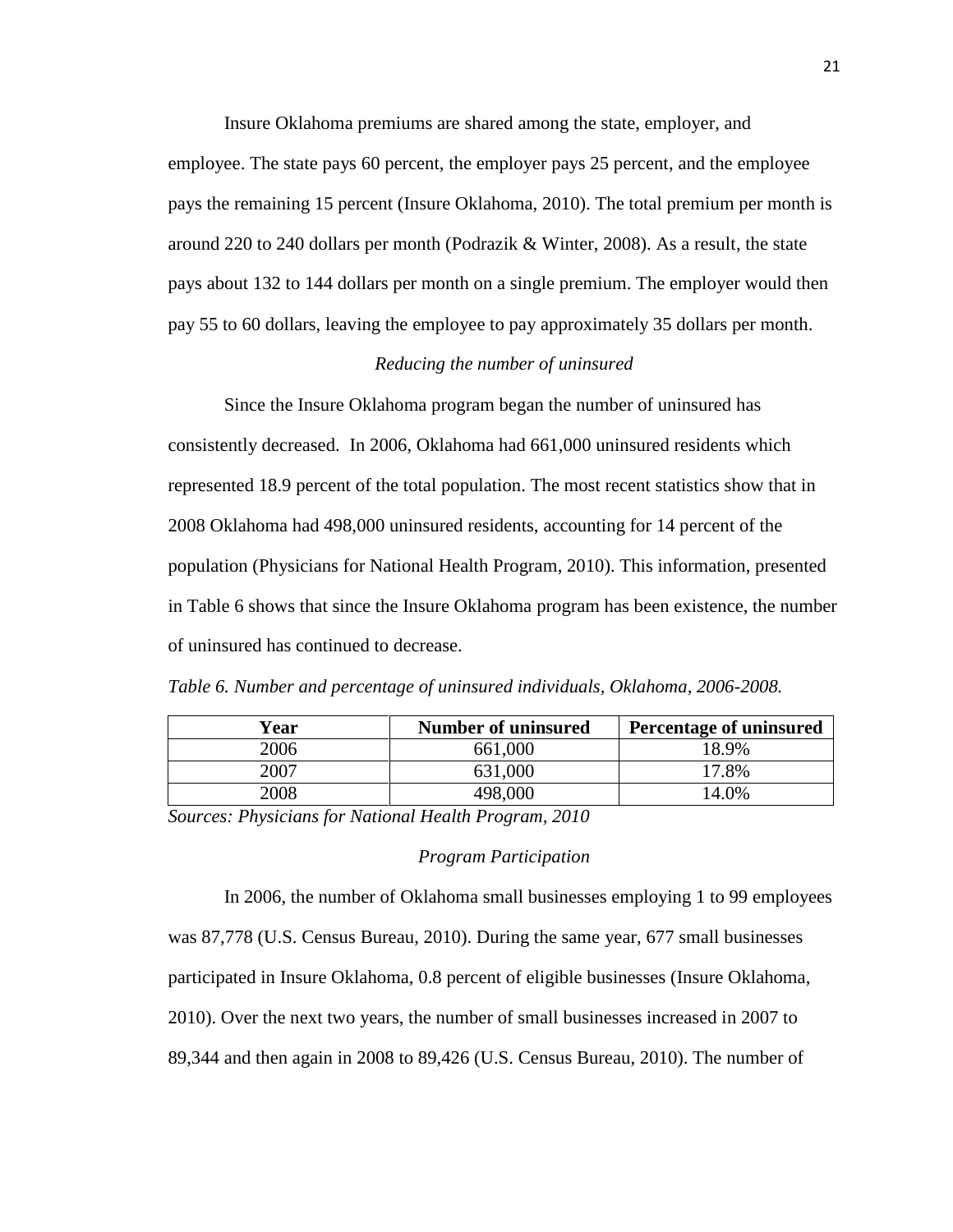participating businesses continued to increase to 3,649 or 4.1 percent of eligible businesses (Insure Oklahoma, 2010). Small business and program participation statistics for Oklahoma are presented in Table 7.

| Year | <b>Number of Small</b><br><b>Businesses</b><br>$(1-99$ employees) | <b>Number of Small</b><br><b>Businesses in</b><br><b>Program</b> | Percentage of<br><b>Small Businesses in</b><br><b>Program</b> |
|------|-------------------------------------------------------------------|------------------------------------------------------------------|---------------------------------------------------------------|
| 2006 | 87,778                                                            | 677                                                              | 0.8%                                                          |
| 2007 | 89,344                                                            | 1,539                                                            | 1.7%                                                          |
| 2008 | 89,426                                                            | 3,649                                                            | 4.1%                                                          |

*Table 7. Number of small business and program participation, Oklahoma, 2006-2008.*

*Sources: U.S. Census Bureau, Insure Oklahoma*

## *Providing portability*

Insure Oklahoma does not offer the same portability as Cover Tennessee. Under the Insure Oklahoma plan if a participant finds employment at another employer and that employer offers Insure Oklahoma then the participant can automatically enroll under the new employees insurance without having to wait a probationary period. However, if that same employee decides to find a job at an employer that does not offer Insure Oklahoma or becomes unemployed, then that employee is no longer eligible for Insure Oklahoma benefits (Altobello, Personal Communication, 2010).

#### *Comparing Tennessee and Oklahoma Program Performance*

According to the criteria described in this chapter, Insure Oklahoma has been more successful than Cover Tennessee. Oklahoma has experienced a greater decrease in the uninsurance rate, whereas Tennessee experienced an increase. Oklahoma also experienced greater small business participation in their state sponsored health insurance program.

In 2006, Tennessee had a 13.6 percent uninsurance rate while Oklahoma's rate was 18.9 percent. By 2008, however, Tennessee's uninsurance rate had increased 2.5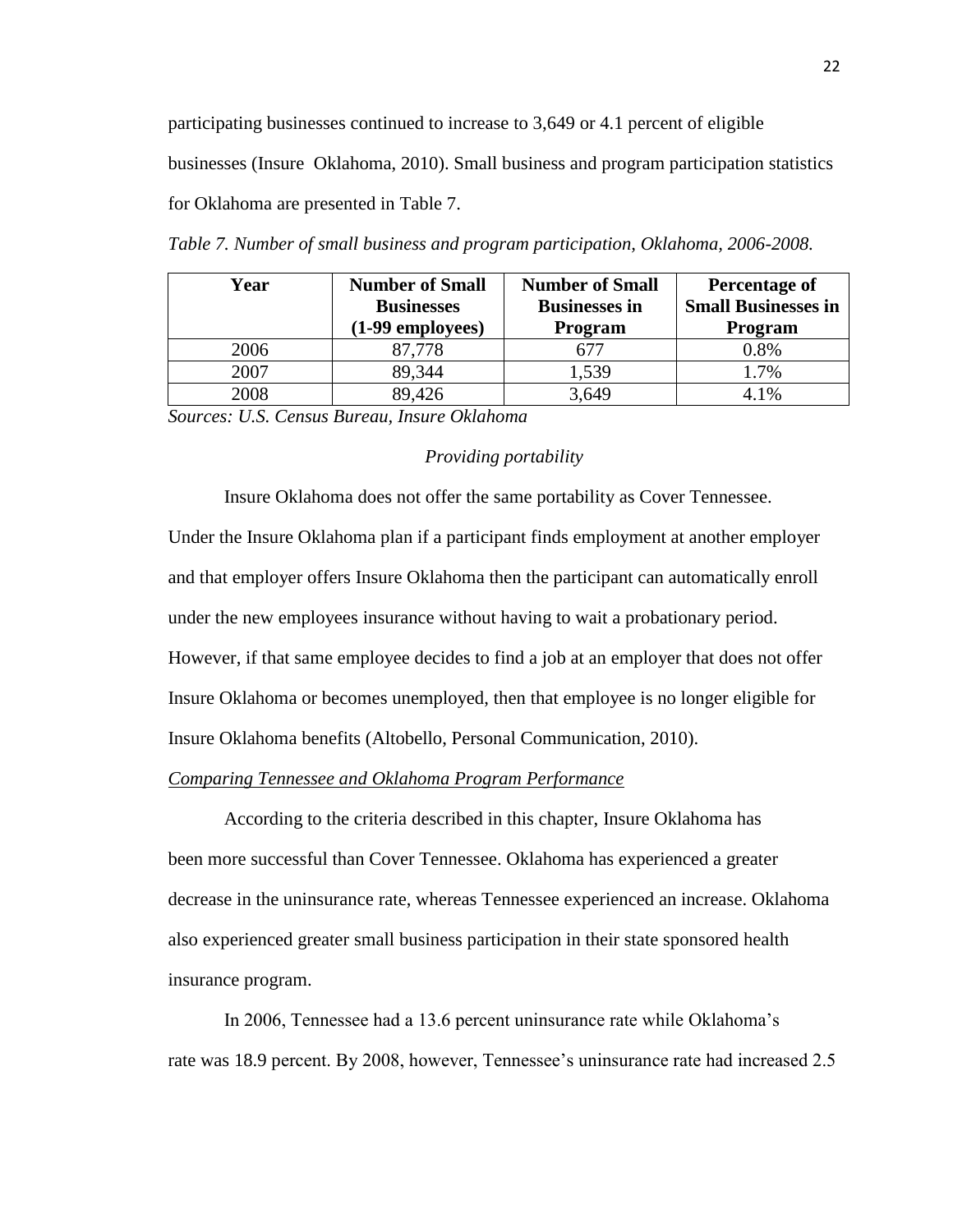percent to 15.1 percent while Oklahoma's uninsured rate had declined to 14 percent, a decrease of almost 5 percent. Clearly, Oklahoma has been able to have a greater impact at reducing the number of uninsured then Tennessee. These changes in uninsurance rates are illustrated in Figure 1.



*Figure 1. Comparison of uninsurance rates, Tennessee and Oklahoma, 2006-2008.*

Oklahoma also experienced greater small businesses participation in its state sponsored health insurance program. In 2006, both Tennessee and Oklahoma had 0.8 percent of qualifying small businesses participating in their programs. Over the course of the next two years the percentage of qualifying small businesses in Oklahoma and Tennessee enrolled in these programs changed greatly. Tennessee ended 2008 with 2.9 percent of small businesses enrolled in Cover Tennessee while Oklahoma had 4.1 percent in Insure Oklahoma. These results are illustrated in Figure 2.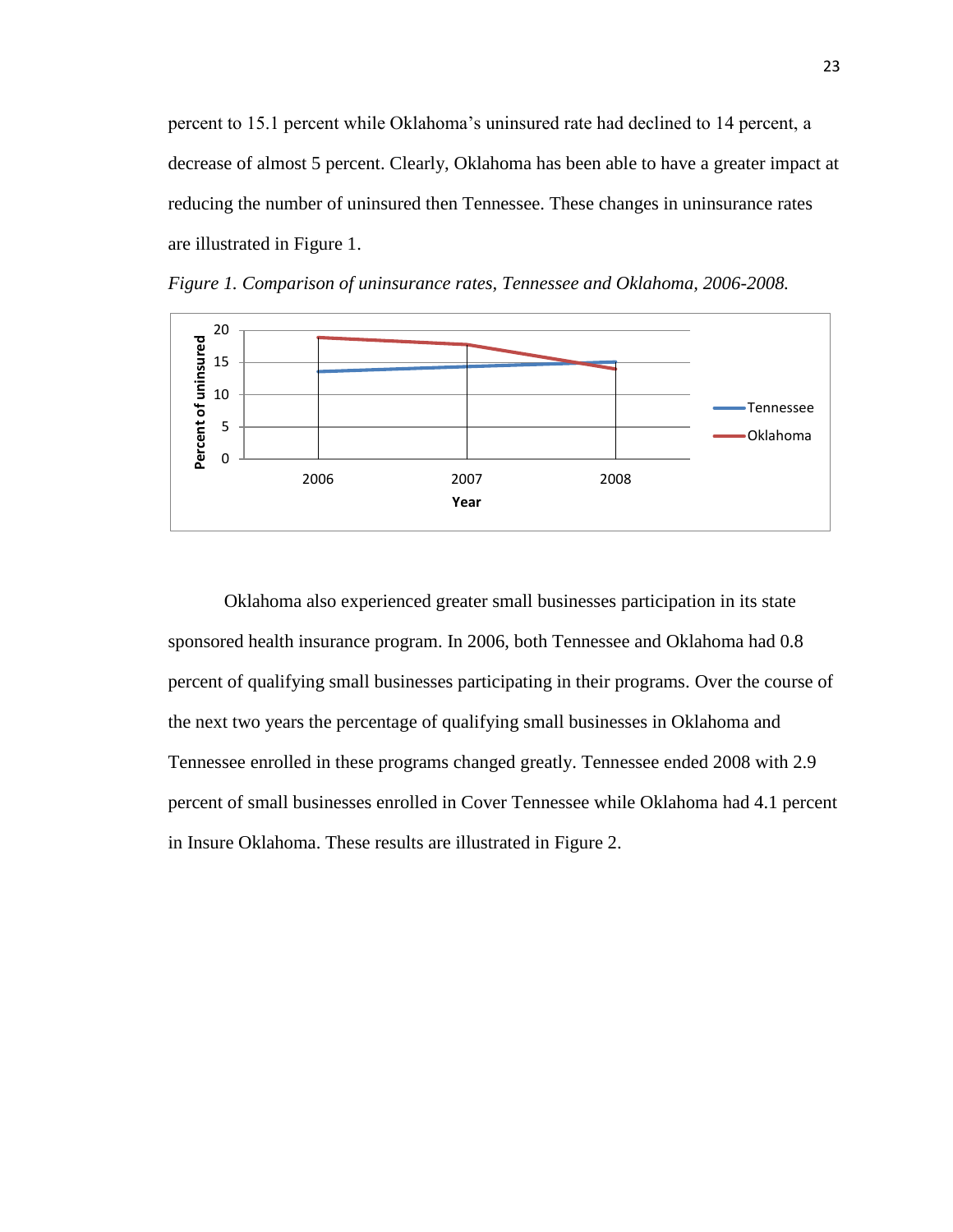

*Figure 2. Program participation, percentage of eligible small businesses, Tennessee and Oklahoma, 2006-2008.*

Portability was the final measure of success used to evaluate the success of these programs. Tennessee provides program participants with better portability of health insurance. This is because the Cover Tennessee program allows the participant to own their health insurance. If an employee of a small business decides to leave his or her job, they can still retain their health insurance but instead pay the other third of the month premium. Whereas with Oklahoma if an employee leaves an employer who had been offering Insure Oklahoma benefits then that employee is no longer covered. Although, Cover Tennessee offers better portability of health insurance when compared to Oklahoma, the benefit of this option is very limited. This is due, in part, because very few people are enrolled in the Cover Tennessee program.

Despite the similarities of the premium assistance programs in these two states and the initial similarities in the two states' economic conditions, they experienced different levels of success. Oklahoma experienced a decrease in the percentage of uninsured whereas Tennessee experienced an increase. Oklahoma also experienced a greater increase in the percentage of qualifying small businesses participating in the program than Tennessee.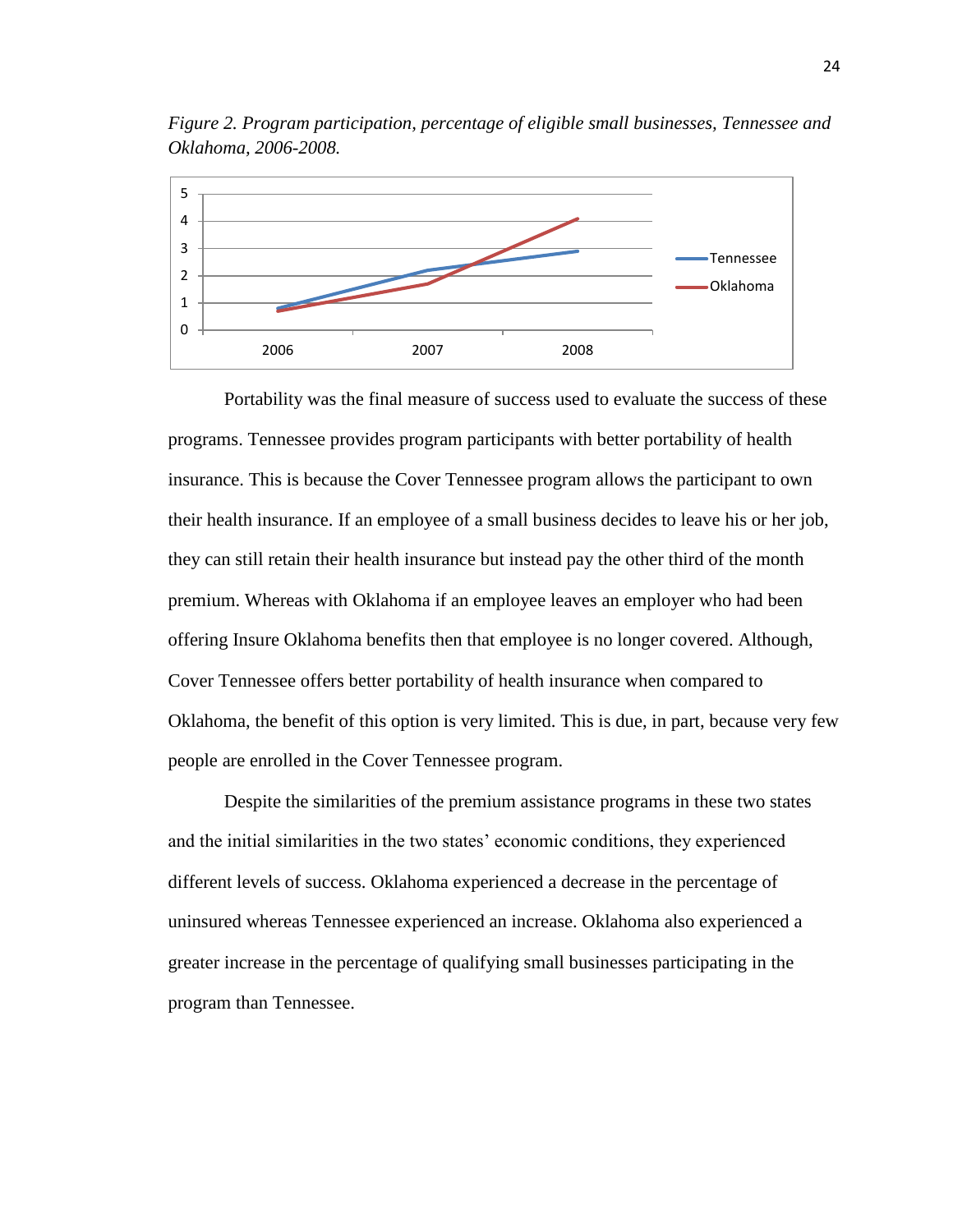Differences in economic conditions seem to be the main reason why Tennessee and Oklahoma experienced different levels of success within their programs. In 2005 and 2006, when these two programs started, the economy was still growing but in December of 2007 the recession began (Vlasenko, 2008). It was during the recession where many of the similarities that Tennessee and Oklahoma once shared, became notable differences.

Tennessee's economy is built mainly on manufacturing work which was significantly affected by the recession (Murray, 2010). In 2008, Tennessee produced job losses in each quarter affecting every aspect of the state's economic growth (Murray, 2010). This lack of economic growth may have prevented many potential small business owners from opening up businesses. Additionally, the declining economy may have also caused many small business owners to not enroll in any additional programs, such as Cover Tennessee, as a way to contain costs and keep their businesses running. All of these scenarios are possible contributing factors as to why Cover Tennessee may have seen lower participation percentages within their program when compared to Oklahoma.

Oklahoma on the other hand, was not as greatly affected by the recession as Tennessee because Oklahoma is considered an energy state. The consistent boost from oil and gas activity has provided the state with constant income during a recession allowing Oklahoma to be listed in the top ten among states for the most job growth in 2008 (Snead, 2008).

In 2006, Tennessee saw an annual unemployment rate of 4.8 percent as compared to the annual rate of 4.1 percent in Oklahoma. Although these rates were relatively close in 2006, by 2008 they were very different. In 2008, Tennessee's unemployment rate had increased to 8.5 percent while Oklahoma's unemployment rate had only risen to 4.6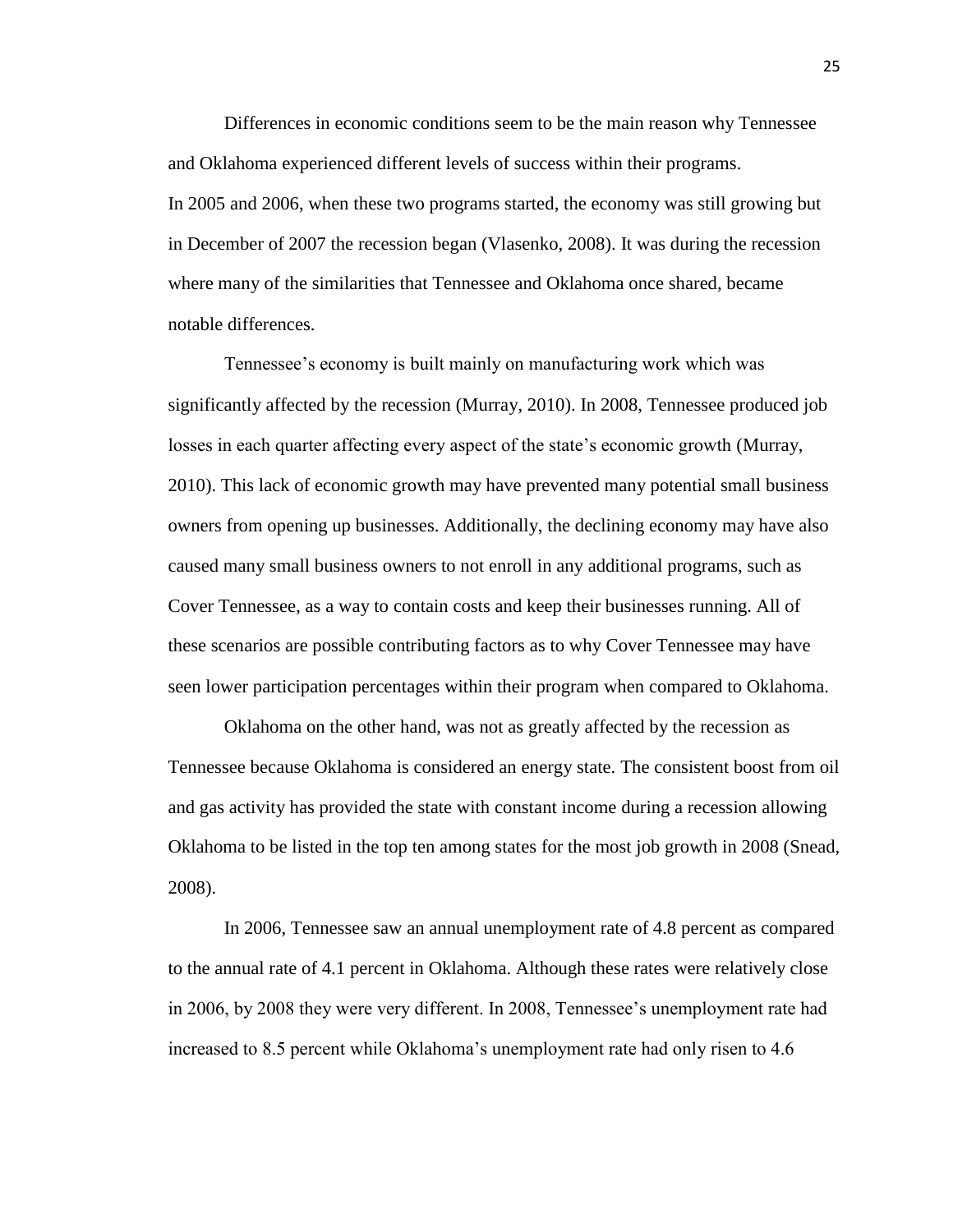percent (Bureau of Labor Statistics, 2010). This information, presented in Figure 3 illustrates that since the Tennessee and Oklahoma programs have been in existence, the unemployment rates of both states has increased, but Tennessee's has increased much more.



*Figure 3. Unemployment rates. Tennessee/ Oklahoma, 2006-2008.*

## *Source: Bureau of Labor Statistics, 2010*

At the beginning of the study period, Tennessee and Oklahoma also were comparable in terms of their real median annual household income. In 2006, Tennessee households averaged 43,438 dollars a year and Oklahoma residents averaged 42,716 dollars a year (Henry J. Kaiser Foundation, 2010). The following year these figures remained relatively stable as Tennessee's median household income was 43,231 dollars and Oklahoma's was 42,623. In 2008, a greater difference can be seen as Tennessee's median household income level had decreased to 41,978 dollars while Oklahoma's had increased to 44,154 dollars (Henry J. Kaiser Foundation, 2010). Median annual household incomes for Tennessee and Oklahoma are presented in Figure 4.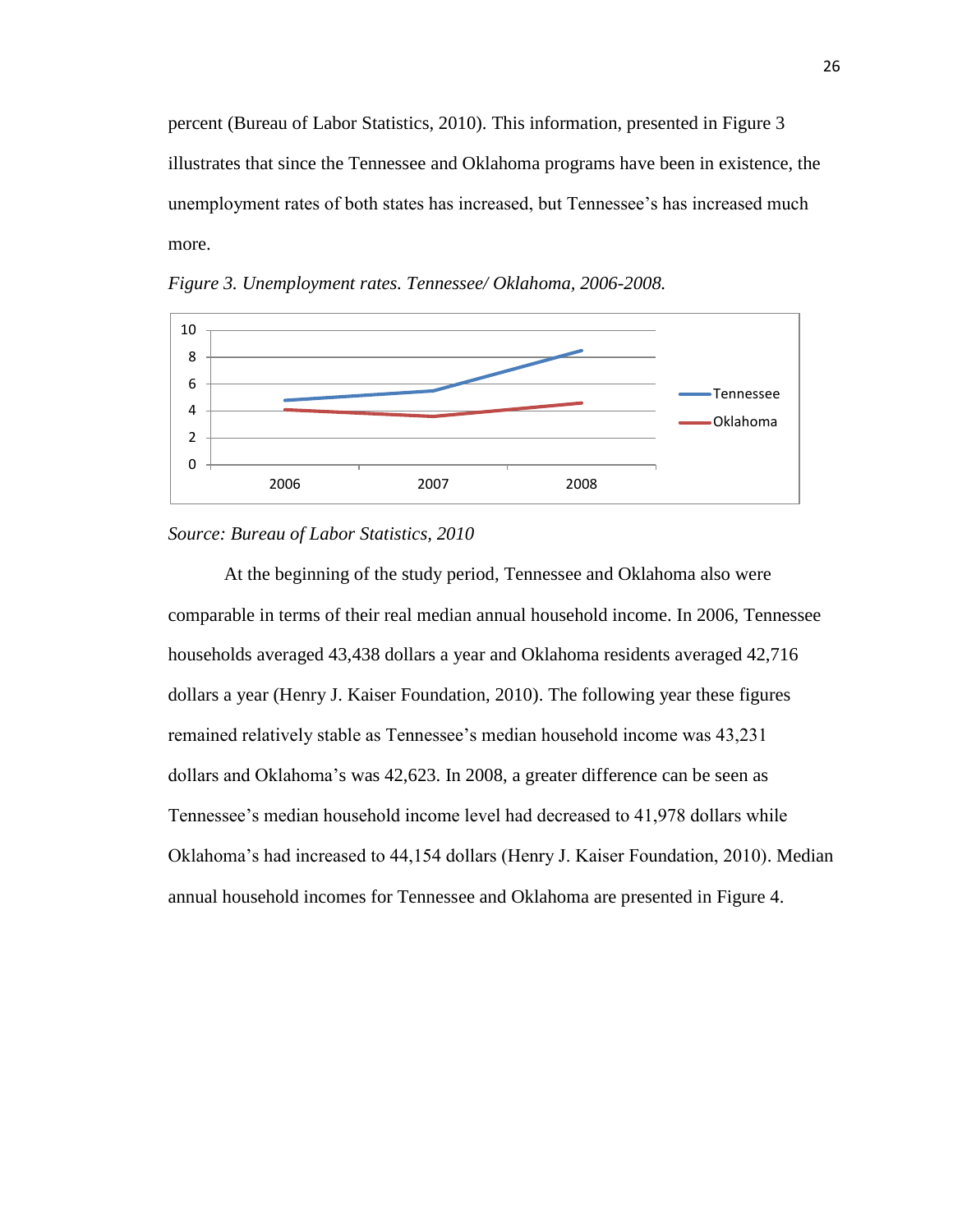

*Figure 4. Median annual household income, Tennessee/Oklahoma, 2006-2008.*



While the economy may have played a contributing factor in the different levels of success between Tennessee and Oklahoma, there are other factors, such as the quality of the program, which may also explain why the Tennessee program was not as successful as Oklahoma's. Cover Tennessee is considered inadequate and falls short of meeting many people's health needs because the program sets many limits on the number of visits one may receive in a year. For example, an individual covered under Cover Tennessee may only receive two emergency room treatments per year. An individual with cancer can receive only six chemotherapy treatments per year. These restrictions do not help many in the target population and so many people will choose to opt for services in a clinic that charges on a fee for service scale instead. Small business employers have also been very hesitant to offer Cover Tennessee to their employees because they worry about the quality of coverage and numerous restrictions. One employer stated that he was too embarrassed to offer this program to his employees because of its inadequacy and its inability to meet the needs of his employees (Mc Andrew, 2009). Enrollment was projected to reach over 100,000 by 2010 but due to a program that offers restrictive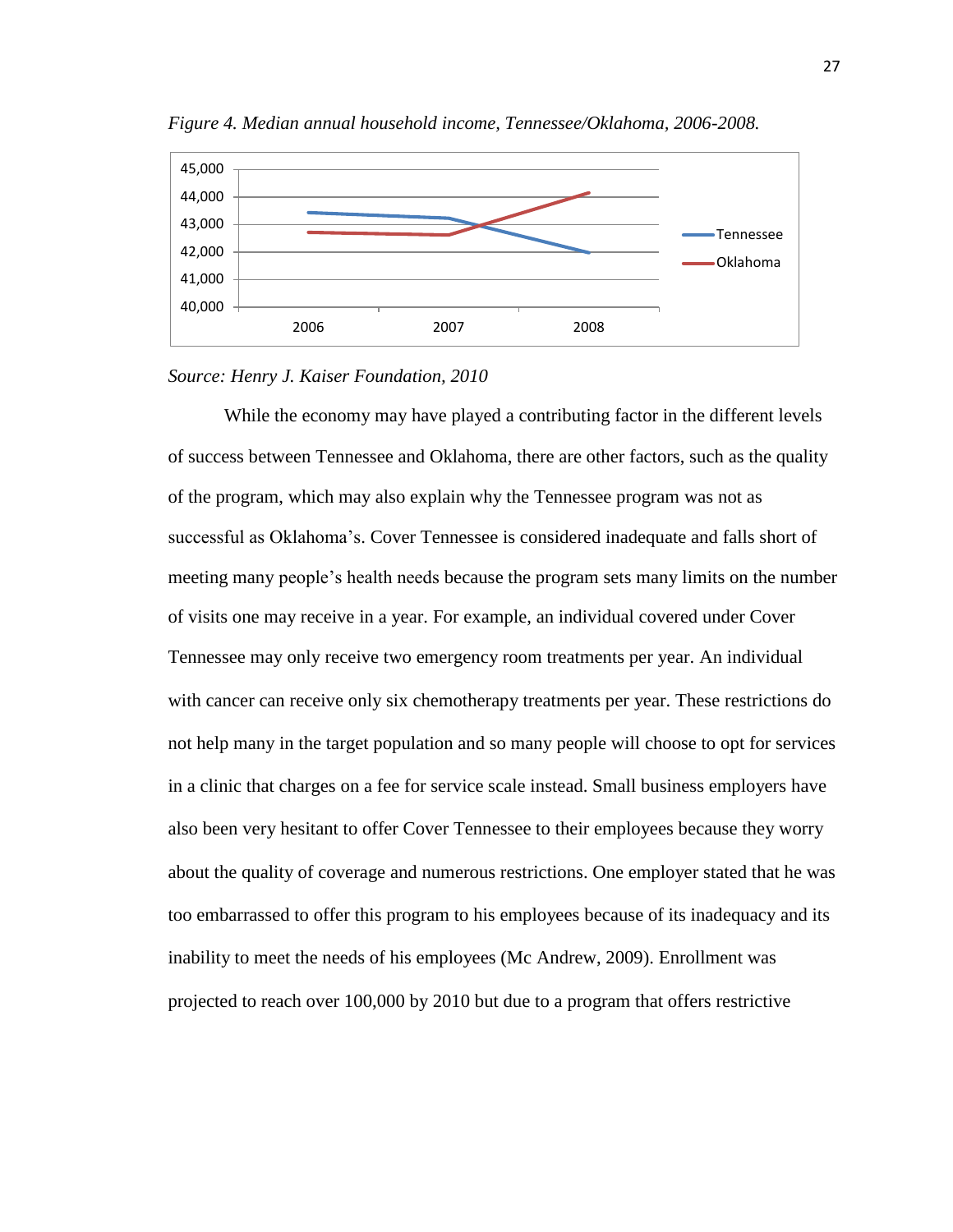benefits and inadequate coverage many have chosen to bypass Cover Tennessee (McAndrew, 2009).

#### *Massachusetts Program Performance*

Massachusetts developed a comprehensive health insurance program that includes a health insurance exchange and a premium assistance option. Created in 2006, the Massachusetts Connector program also mandates that all residents who can afford health insurance must purchase it, or pay a fine. The program is open to all individuals 18 years of age or older and has no income eligibility limits but does offer an exemption from the mandate if an individual can not afford health insurance. The program currently insures over 400,000 residents (Massachusetts Connector, 2010).

## *Reducing the number of uninsured*

In 2006, Massachusetts had 657,000 uninsured residents which represented 10.3 percent of the total population. The number of uninsured sharply reduced over the next two years. In 2007, the percentage of uninsured decreased to 5.4 percent. The most recent statistics show that in 2008 Massachusetts had 352,000 uninsured residents, accounting for 5.5 percent of the population (Physicians for National Health Program, 2010). Since the Massachusetts Connector began, the number of uninsured has dropped dramatically, a reduction of 305,000 uninsured residents between 2006 and 2008. This information, presented in Table 8 shows that since the comprehensive health reform program in Massachusetts has been existence, the number of uninsured has decreased. *Table 8. Number and percentage of uninsured individuals, Massachusetts, 2006-2008.*

| Year | <b>Number of uninsured</b> | <b>Percentage of uninsured</b> |
|------|----------------------------|--------------------------------|
| 2006 | 657,000                    | 10.3%                          |
| 2007 | 340,000                    | 5.4%                           |
| 2008 | 352,000                    | 5.5%                           |

*Source: Physicians for National Health Program, 2010*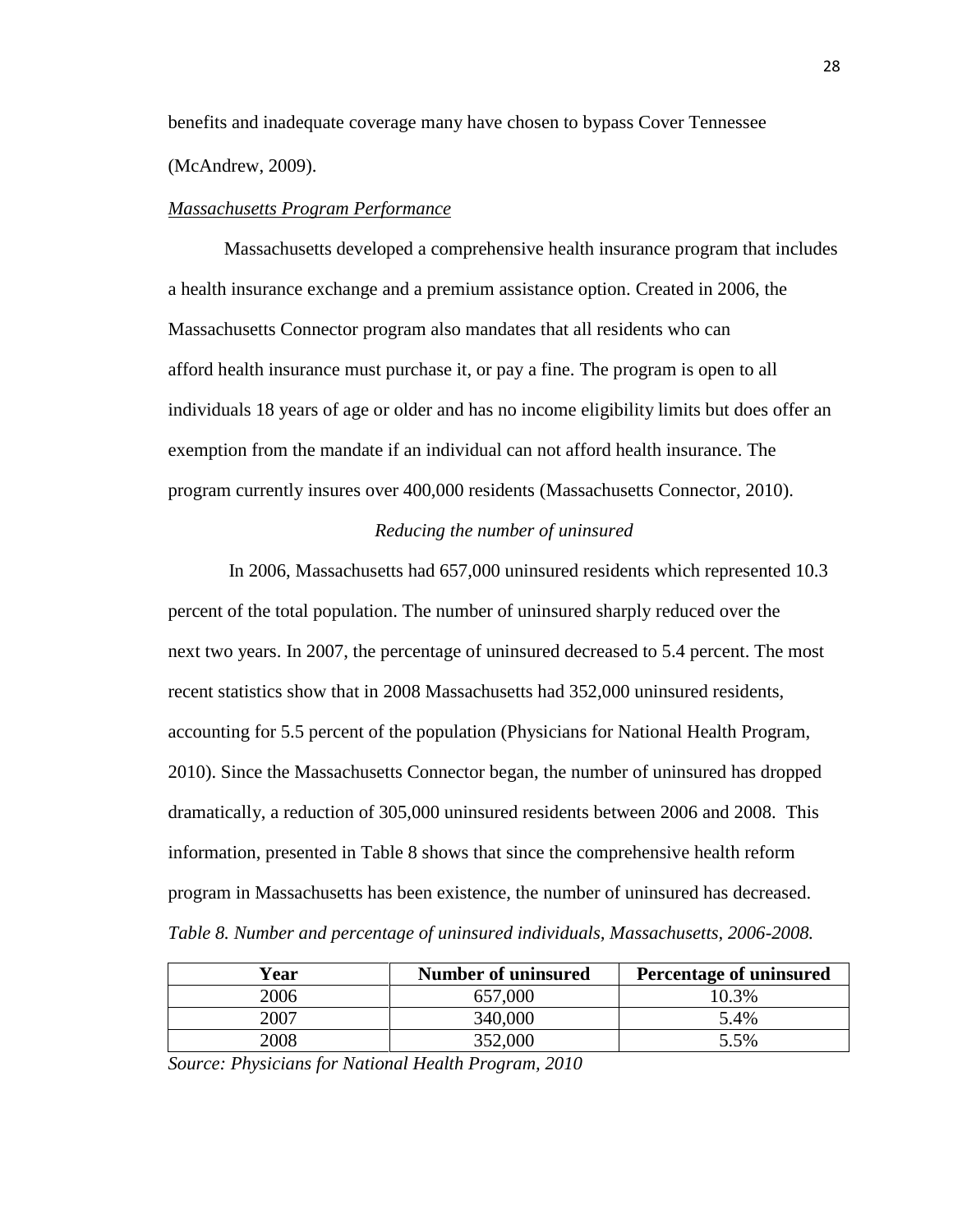#### *Program Participation*

In 2006, when the Massachusetts Connector was created, the number of small businesses employing 1 to 49 employees was 165,269 (U.S. Census Bureau, 2010). During the same year, 535 small businesses participated in the Massachusetts Connector program; 0.3 percent of eligible businesses (Albright, Personal Communication, 2010). Over the next two years, the number of small businesses increased in 2007 to 166,543 but then decreased in 2008 to 164,054 (U.S. Census Bureau, 2010). The number of participating businesses continued to increase to 618, or 0.4 percent of eligible businesses (Albright, Personal Communication, 2010). Small business and program participation statistics for Massachusetts are presented in Table 9.

|       |  |  |  | Table 9. Number of small business and program participation, Massachusetts, 2006- |  |
|-------|--|--|--|-----------------------------------------------------------------------------------|--|
| 2008. |  |  |  |                                                                                   |  |

| Year | <b>Number of Small</b>                | <b>Number of Small</b> | Percentage of                         |  |
|------|---------------------------------------|------------------------|---------------------------------------|--|
|      | <b>Businesses</b><br>(1-49 employees) | <b>Businesses in</b>   | <b>Small Businesses</b><br>in Program |  |
|      |                                       | <b>Program</b>         |                                       |  |
| 2006 | 165,269                               | 535                    | 0.3%                                  |  |
| 2007 | 166,543                               | 569                    | 0.3%                                  |  |
| 2008 | 164,054                               | 618                    | 0.4%                                  |  |

*Sources: U.S. Census Bureau, Johnson*

## *Providing Portability*

Currently, the Massachusetts Connector program does offer participants portability of their health insurance. Participants in the program who are laid off or become unemployed can instead purchase health benefits through the Connector program as an individual. Of course, the premium would be higher as compared to buying health insurance through an employer but the individual would at least maintain their legal obligation to the mandate.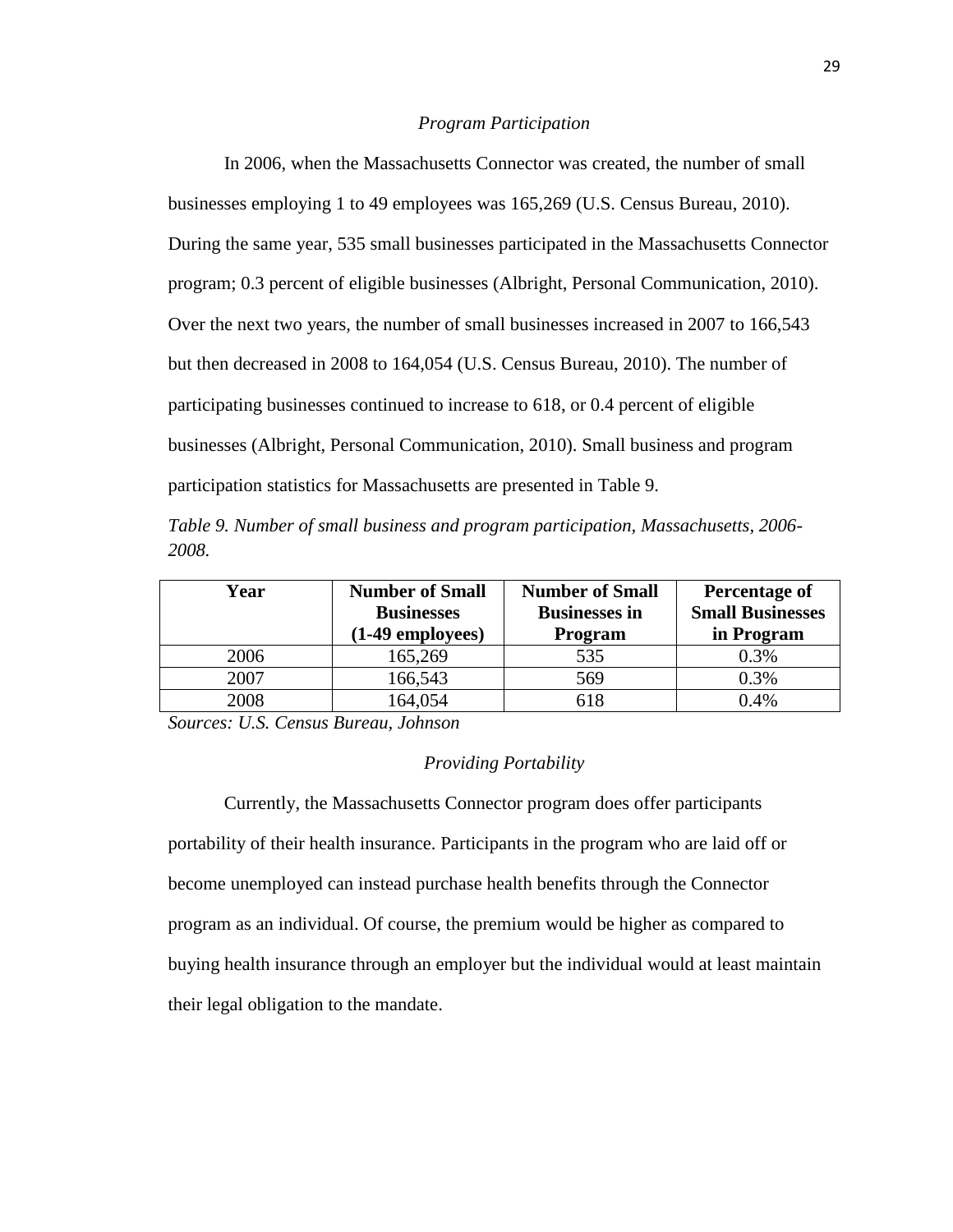## *Comparing Massachusetts Performance to Tennessee and Oklahoma*

Unlike Tennessee and Oklahoma, which enacted programs focused on small businesses, Massachusetts passed a comprehensive set of health insurance reforms. The Massachusetts program included a health insurance exchange, premium assistance component, and individual insurance mandate. Comparing the outcomes in Massachusetts to those in Tennessee and Oklahoma can provide additional insight into the factors contributing to the success of the more limited programs.

Massachusetts was able to decrease the number of uninsured more than any other state due to the required mandate, but also experienced the lowest small business participation rate when compared to Oklahoma and Tennessee. Tennessee was able to enroll 2.9 percent of the qualifying small businesses and Oklahoma was able to enroll 4.1 percent of the qualifying businesses in their programs in 2008. Massachusetts enrolled only 0.4 percent in that same year.

The information clearly shows that residents of Massachusetts are enrolled in the Connector program; this is evident from the decreasing number of uninsured. What is not clear is why Massachusetts, which mandated businesses to provide their employees with insurance, had lower participation rates than Tennessee and Oklahoma, which created voluntary programs.

A possible answer to the problem of low program participation within Massachusetts may revolve around the existence of the exchange. The exchange may be acting as a catalyst for open market health insurance companies to lower their prices in order to compete with health insurance programs within the exchange. Thus, small businesses are the ones benefiting from exercising choice in the market.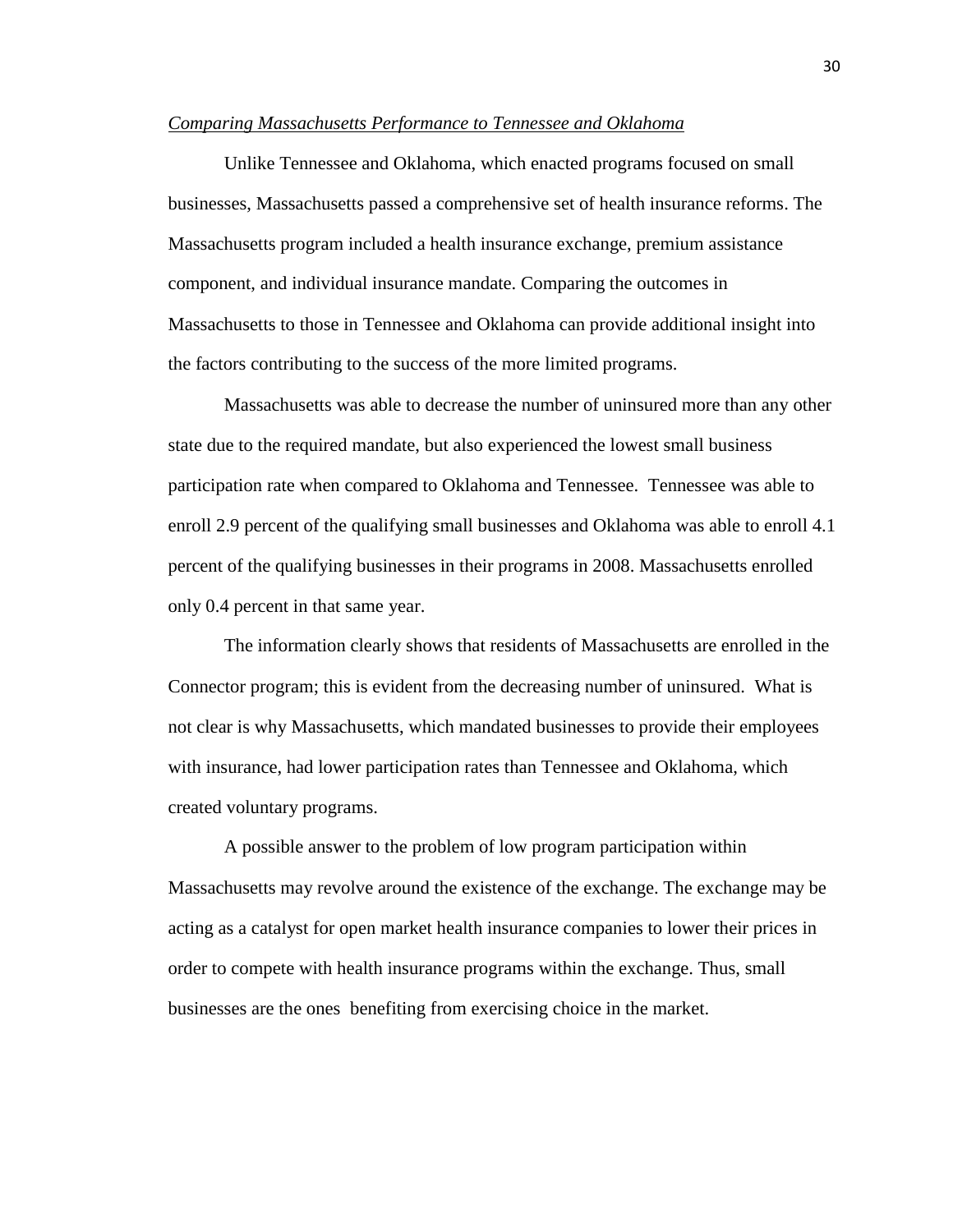Since they are not required to purchase health insurance through the Connector program, another possible answer to the low participation rate is that many employers are purchasing health insurance in the open market. Additionally, a factor that could be causing employers to choose the open market versus the Connector program could be lower costs and better benefits that meet the needs of their employees.

#### *Conclusion*

Oklahoma's program has been able to achieve better overall results than Tennessee's because of its more favorable economic conditions. The Insure Oklahoma program now boasts a higher enrollment number, provides participants with better services, has reduced the number of uninsured the most, and experienced a greater percentage in the number of qualifying small businesses who participated in the program over the research period. Tennessee experienced an increase in the number of uninsured, and experienced lower program participation than Oklahoma.

The decrease in the number of uninsured in Massachusetts was probably because of the mandate which forced residents of the state to purchase health insurance causing the uninsurance rate to reduce rapidly. Without this mandate, the results Massachusetts has seen would likely be similar to the results Tennessee and Oklahoma experienced with respect to the number of uninsured.

The success of future state sponsored health insurance programs depends on many factors. My research suggests that the economy played a significant role in the varying levels of success. The economy has the potential to limit many states' ability to address health care issues successfully, especially if they are not wealthy like Massachusetts, or have an economy based on oil and gas that protects them in a recession like Oklahoma. Instead many states are like Tennessee and rely heavily on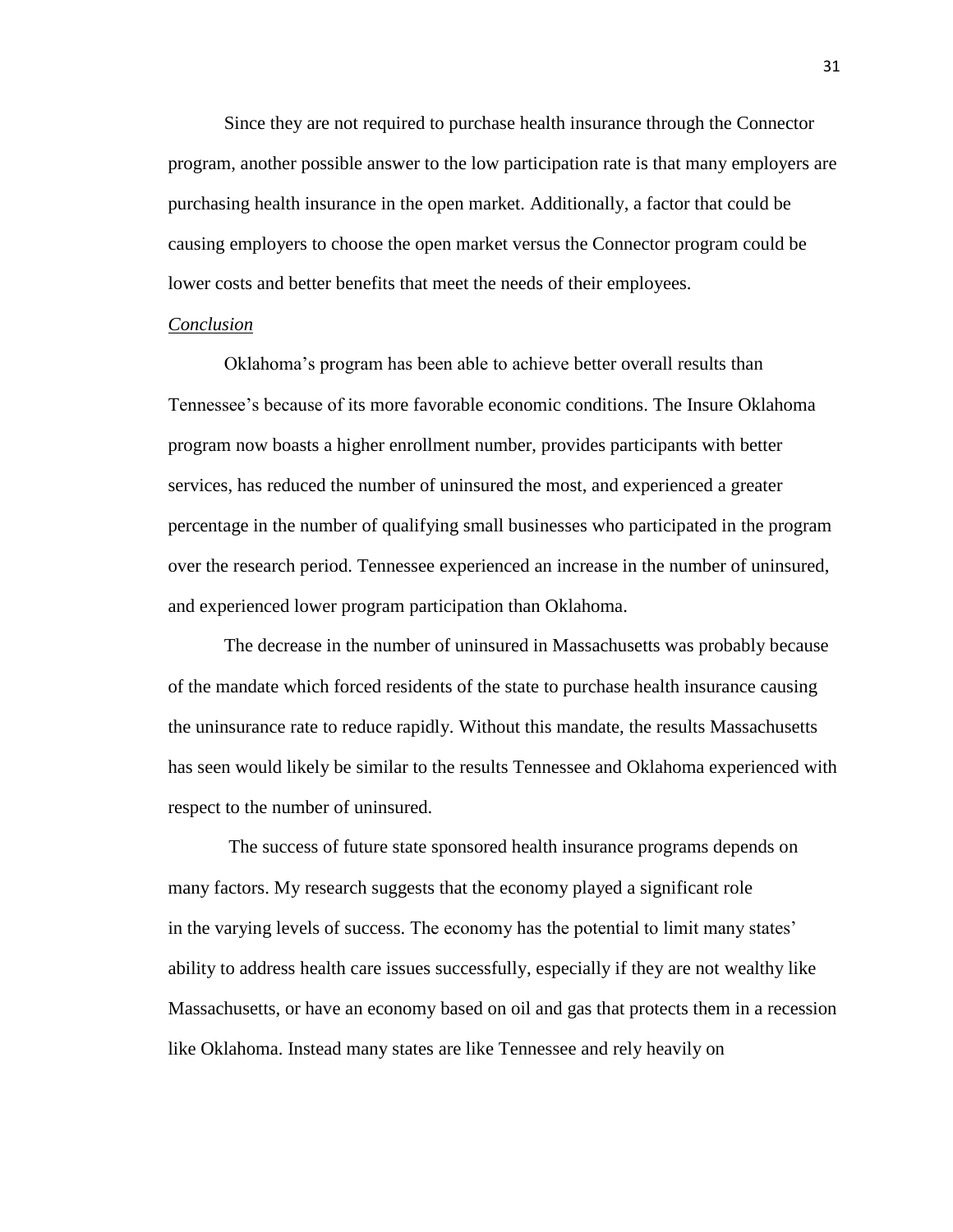manufacturing. As seen in the last recession, manufacturing was hit especially hard, which ultimately impacted Tennessee's economy and may have limited the success of the Cover Tennessee program.

Also, the quality and cost of the program for participants may be another factor that influences success. Massachusetts did an exceptional job at reducing the number of uninsured in their state by implementing a comprehensive health insurance program and requiring all residents to obtain health insurance. The problem is not all states are as wealthy as Massachusetts, limiting their ability to pass a comprehensive program. Instead, many states will need to focus on a smaller population, such as small businesses, as Tennessee and Oklahoma did. Additionally, in order for states to see positive results with small business participation, states may have one of two options in order to succeed: mandate that all small business employers provide health insurance to employees of all sizes or provide a voluntary program of high enough quality that small businesses want to enroll.

Since the passing of the national healthcare reform bill in 2010, much uncertainty has revolved around whether there will be a need for state sponsored health insurance programs or if there will be a role for states in national health reform. I believe states will continue to have a role because states will be given a lot of discretion in implementing the new health reform bill. For example, the federal government will ultimately be responsible for the program, but states will be responsible for creating the exchanges and setting premium levels. Much like Medicaid, the federal government will be in charge of the overall program but the states will be responsible for implementing much of it. Additionally, states will be held responsible for enforcing the basic federal rules and regulations as well (Khimm, 2010).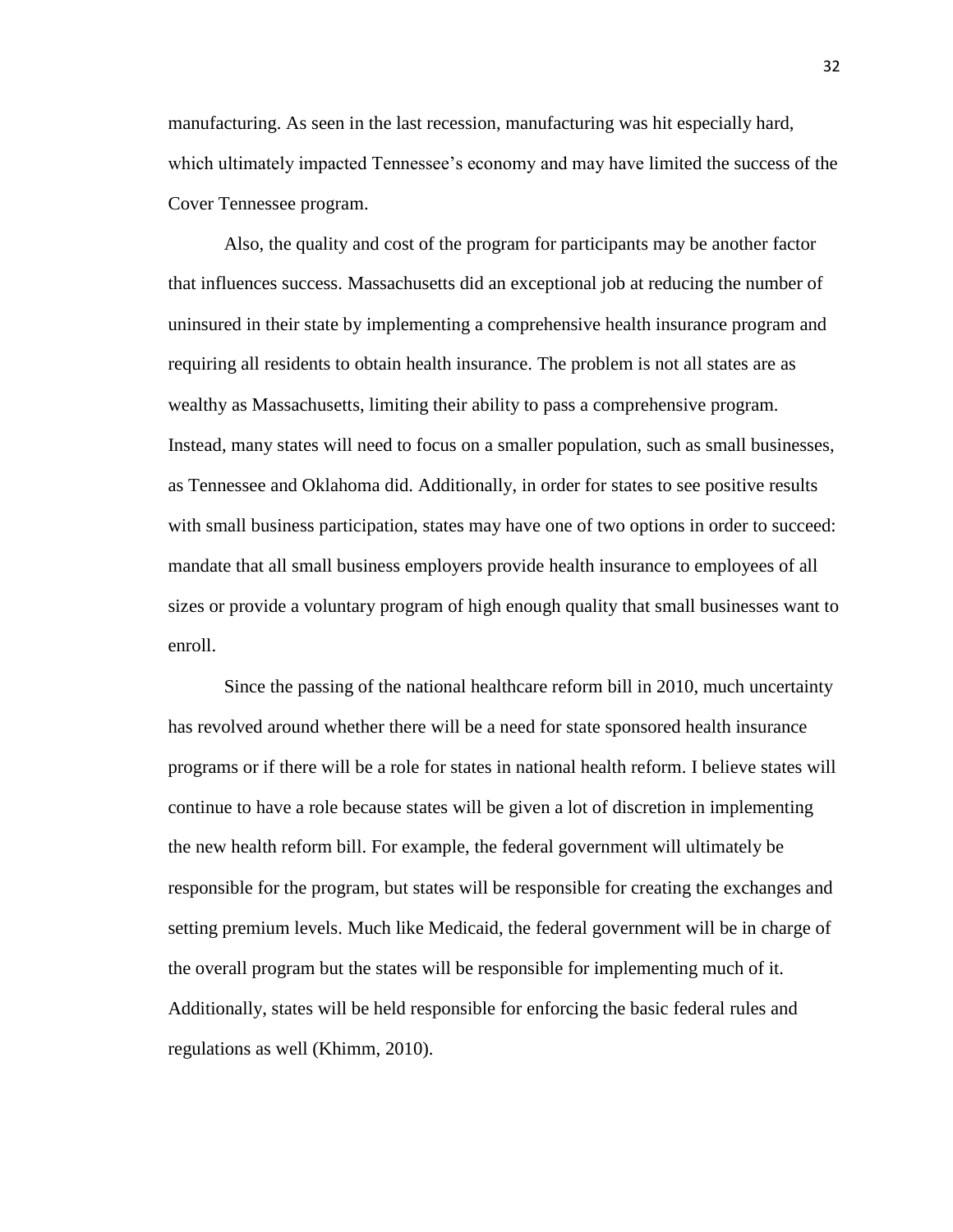Providing states with discretion in the design of their programs will allow for flexibility that can target specific groups in the population who are greatly affected by the lack of health insurance, such as small businesses and their employees. The states' ability to attack this area shows that states can be a key component to health care reform and possibly be the solution we have been seeking with regards to providing universal health insurance. Although the current economy may hinder many states' ability to implement such policy changes, federal assistance can alleviate this financial burden. Thus, it is appropriate to conclude that there is a role for both the federal government and states in creating universal health insurance.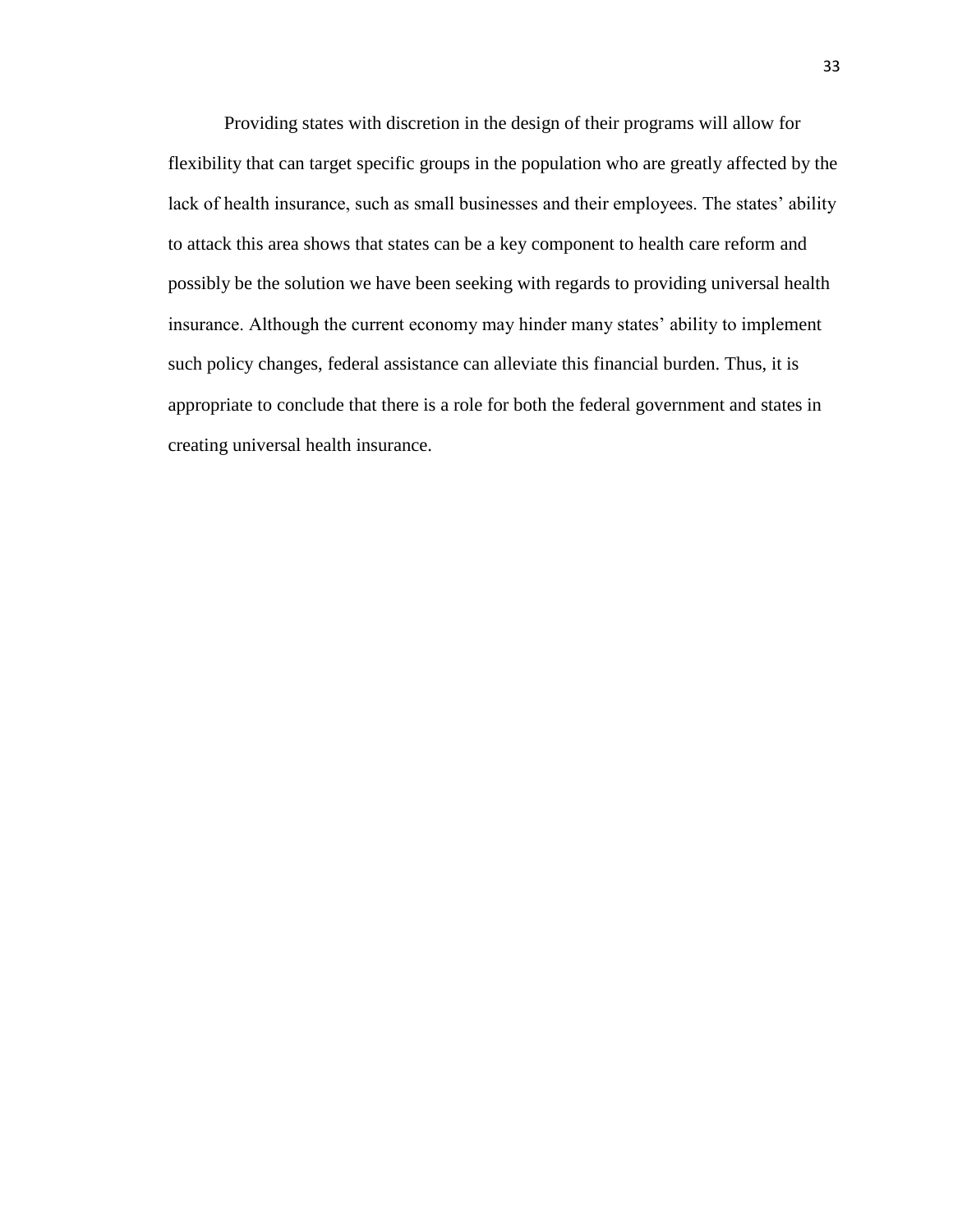## **REFERENCES**

- American Medical Association. (2010). What is SCHIP? Retrieved March 2, 2010 from http://www.ama-assn.org/ama1/pub/upload/mm/16/schip.pdf
- Anderson, O. (1975). *Blue Cross since 1929: Accountability and the public trust*. Cambridge, MA: Ballinger Publishing Company.
- Benen, S. (2009). The five opponents of health care reform. The Huffington Post. Retrieved on April 23, 2010 from http://www.huffingtonpost.com/steve-benen/thefive-opponents-of-ref\_b\_259556.html
- Blendon, R., Brodie, M., Benson, J. (1995). What happened to America's support for the Clinton health plan. *Health Affairs*. Retrieved October 18, 2009 from http://content.healthaffairs.org/ cgi/reprint/14/2/7.pdf
- Bredesen, P. (2006). Cover Tennessee: A blueprint for affordable, portable health care. Governor's Communication Office. Retrieved May 5, 2010 from http://www.tennesseeanytime.org/governor/AdminCMSServlet?action=viewFile&id= 757
- Bureau of Labor Statistics. (2010). Databases, tables and calculations by subject. Retrieved August 3, 2010 from http://www.bls.gov/lau/
- Centers for Medicaid and Medicare Services. (2009). How is Medicare funded? Retrieved April 2, 2010 from http://www.medicare.gov/ Publications/Pubs/pdf/11396.pdf
- Chambers, J. (n.d.). Starting medicine. HCV Advocate. Retrieved December 28, 2009 from http://www.hcvadvocate.org/hepatitis/About\_Hepatitis\_pdf/1.1.1\_ Living\_With\_HepatitisC/Medicare%20-%20Getting%20It%20Started.pdf
- Chambless, C. (2007). Health insurance exchange: What does it mean for Utah? University of Utah. Retrieved November 10, 2009 from http://www.imakenews.com/ cppa/e\_article000845383.cfm?x=b11,0,w
- Condon, S. (2009). Five health care promises obama won't keep. CBS News. Retrieved March 10, 2010 from http://www.cbsnews.com/stories/2009/09/21/ politics/ main5326987.shtml
- Council of Economic Advisors. (2009). The economic effects of health reform on small businesses and their employees. Retrieved on May 19, 2010 from http://www.whitehouse.gov/assets/documents/CEA-smallbusiness-july24.pdf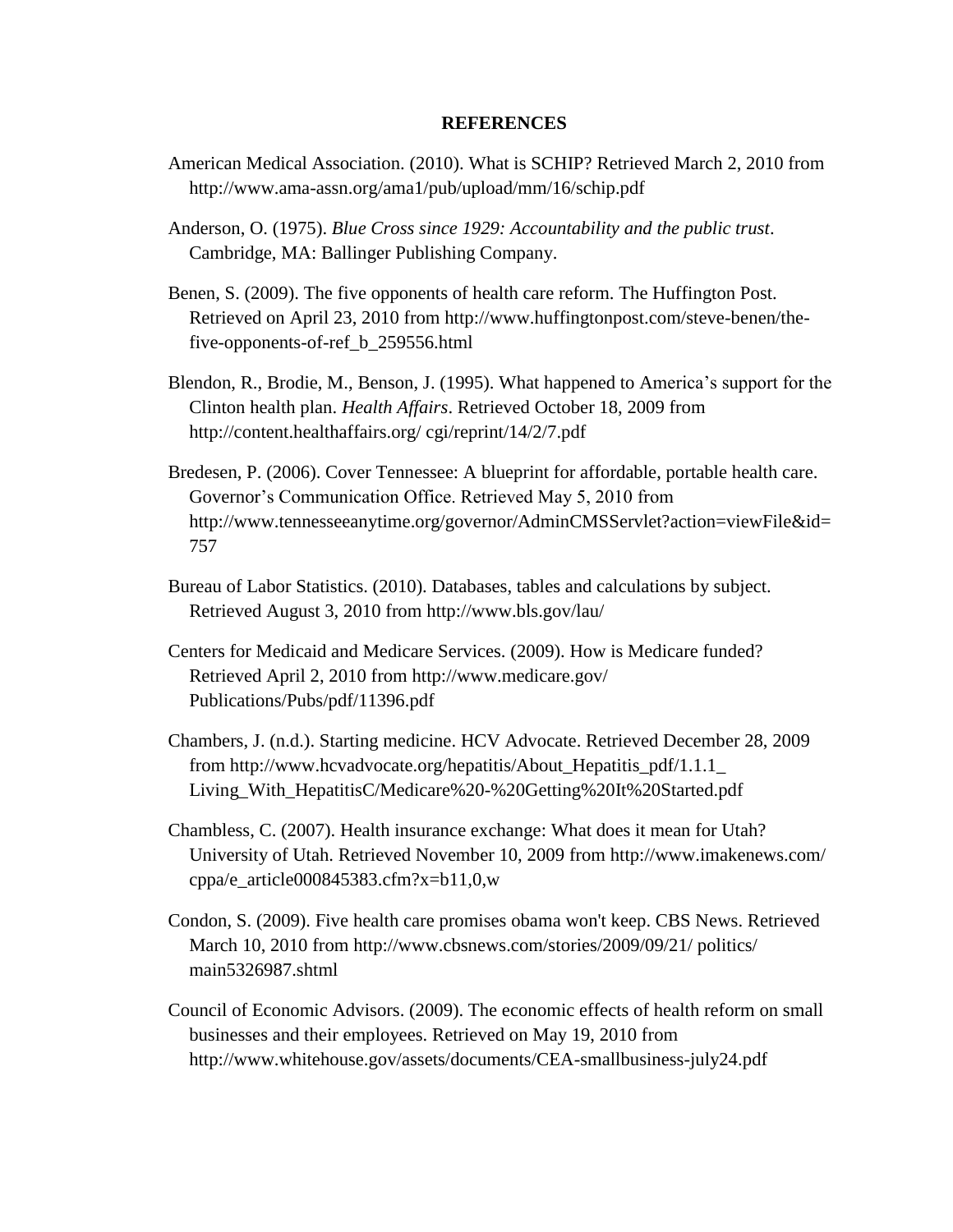- Cover Tennessee. (2008). 2008 report to the general assembly. State of Tennessee. Retrieved May 3, 2010 from http://www.covertn.gov/web/report08.pdf
- CoverTN Eligibility. (n.d.). Cover Tennessee. Retrieved November 16, 2009 from http://www.covertn.gov/
- CoverTNPremiums. (n.d.). Cover Tennessee. Retrieved May 5, 2010 from http://www.covertn.gov/web/covertn\_premium.html
- Daschle, T. (2008). *Critical: What we can do about the health-care crisis*. St. Martin Press. New York
- DeNavas-Walt, C, Proctor, B. D, Smith, J. C. (2009). Income, poverty, and health insurance coverage in the United States. U.S. Census Bureau, 41. Retrieved October 17, 2009 from http://www.census.gov/prod/2009pubs/p60-236.pdf
- Fronstin, P. (2001). The history of employment-based health insurance: The role of managed care. *Benefits Quarter: Second Quarter, Vol. 17 Issue 2*. Retrieved January 17, 2010 from http://web.ebscohost.com.proxy.bsu.edu/ehost/ pdf?vid=5&hid =111&sid=718a49b3-61f5-4b51-ba99-e86bff4d81af%40 sessionmgr113
- Gerencher, K. (2010). Will health reform help pry open U.S. job lock? *The Wall Street Journal.* Retrieved May 8, 2010 from http://www.marketwatch.com/story/how-manyjobs-will-health-reform-unlock-2010-01-14
- Hadley, J., Holahan, J. (2004). The cost of care for the uninsured: What do we spend, who pays, and what would full coverage add to medical spending? The Kaiser Commission on Medicaid and the Uninsured. Retrieved October 24, 2009 from http://www.kff.org/uninsured/upload/The-Cost-of-Care-for-the-Uninsured-What-Do-We-Spend-Who-Pays-and-What-Would-Full-Coverage-Add-to-Medical-Spending.pdf
- [Haislmaier,](http://www.heritage.org/About/Staff/H/Edmund-Haislmaier) E. (2010). State health care reform: An update on Utah's reform. The Heritage Foundation. Retrieved June 5, 2010 from http://www.heritage.org/ Research/Reports/2010/04/State-Health-Care-Reform-An-Update-on-Utahs-Reform
- Henry J. Kaiser Foundation. (2010). Median annual household income, 2006-2008. Retrieved August 3, 2010 from http://www.statehealthfacts.org/comparebar.jsp?ind= 15&cat=1&sub=3&yr=136&typ=4&sort=a
- Henry J. Kaiser Foundation. (2010). State health facts. Retrieved June 3, 2010 from http://www.statehealthfacts.org/profileglance.jsp?rgn=44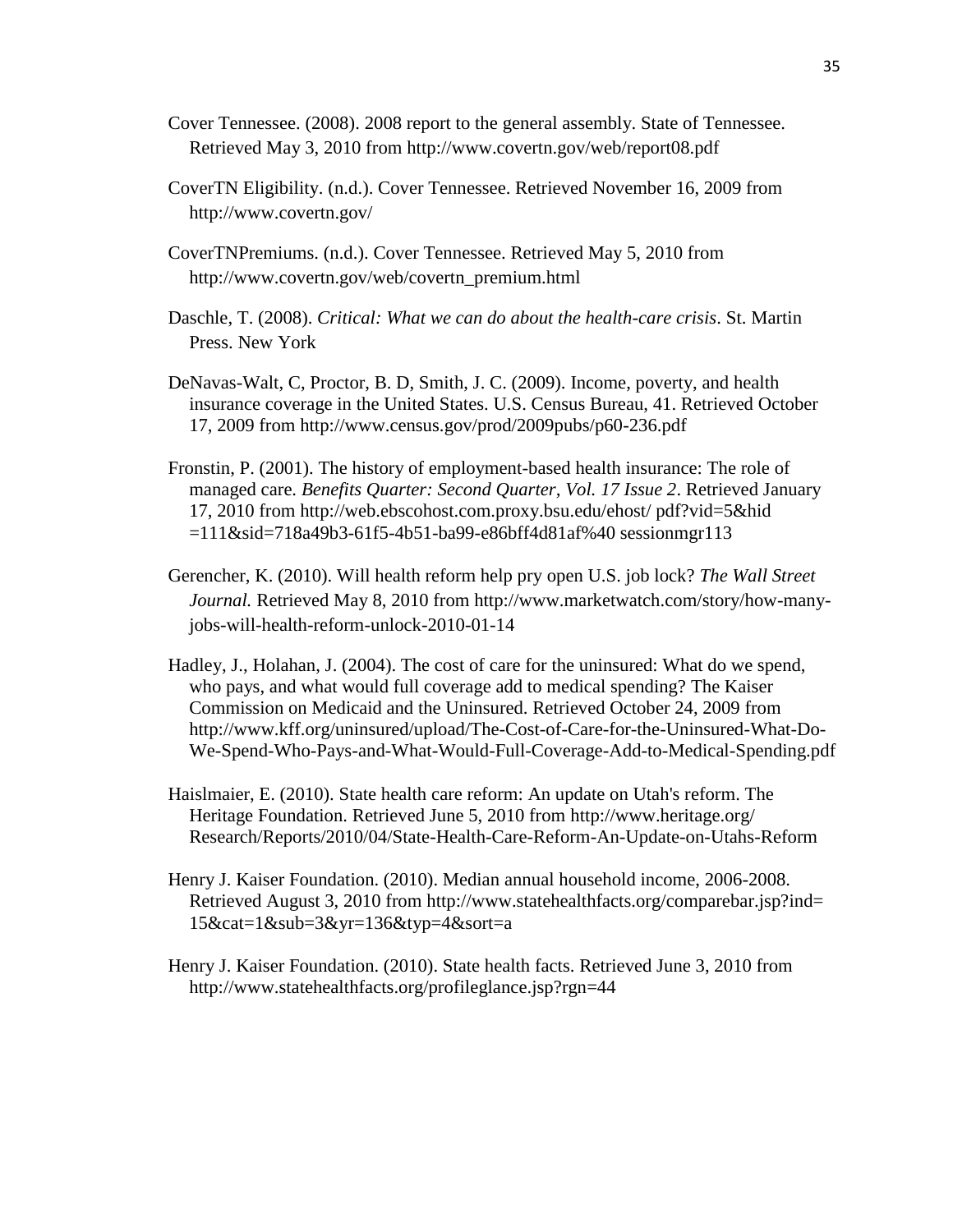- Herz, E., Fernandez, B., Peterson, C. (2005). State children's health insurance program (SCHIP): A brief overview. Congressional Research Service. Retrieved April 16, 2010 from http://www.law.umaryland.edu/marshall/crsreports/crsdocuments/ RL3047303232005.pdf
- Josten,B. (2010). U.S. Chamber of Commerce Letter to the Senate Opposing H.R. 4872, Health Care & Education Affordability Reconciliation Act of 2010. Campaign for responsible health reform. Retrieved May 17, 2010 from http://www.responsible healthreform. com/us-chamber-commerce-letter-senate-opposing-hr-4872- %E2%80%9Chealth-care-education-affordability-reconciliati
- Khimm, S. (2010). Why the fate of health reform lies in the states' hands. The *Washington Post.* Retrieved on October 10, 2010 from http://voices. washingtonpost.com/ezra-klein/2010/04/why\_the\_fate\_of\_health\_reform.html
- Klein, E. (2009). Health insurance exchanges: The most important, undernoticed part of health reform. *The Washington Post*. Retrieved on May 20, 2010 from http://voices. washingtonpost.com/ezra-klein/2009/06/health\_insurance\_exchanges\_the.html
- Landrieu, M. (2009). Health costs are crushing small businesses. *The Wall Street Journal*. Retrieved October 17, 2009 from http://online.wsj.com/article/ SB100014240527 48703298004574455321821703370.html?mod=googlenews\_wsj
- Lowes, R. (2010). AMA supports latest healthcare reform legislation with reservations. *Medscape Medical News*. Retrieved April 17, 2010 from http://www.medscape. com/viewarticle/718909
- Massachusetts Connector. (2009). Massachusetts health care reform 2009 progress report. State of Massachusetts. Retrieved on May 5, 2010 from https://www.mahealthconnector.org/portal/binary/com.epicentric.contentmanagement. servlet.ContentDeliveryServlet/Health%2520Care%2520Reform/Overview/Connector %2520Progress%2520Report%252009.pdf
- Medical News Today. (2010). What is Medicaid and Medicare. Retrieved on April 14, 2010 from http://www.medicalnewstoday.com/info/medicaremedicaid/whatismedicare.php
- McAndrew, C. (2009). CoverTn, Tennessee's barebones health plan: A case study. Retrieved Septempber 4, 2010 from http://www.familiesusa.org/assets/pdfs/covertn-acloser-look.pdf
- McAuliffe, T. (2007). Supporting private insurance through premium assistance. Missouri Foundation for Health. Retrieved November 16, 2009 from http://www.mffh.net/ mm/files/Factsheet\_Premium%20Assistance.pdf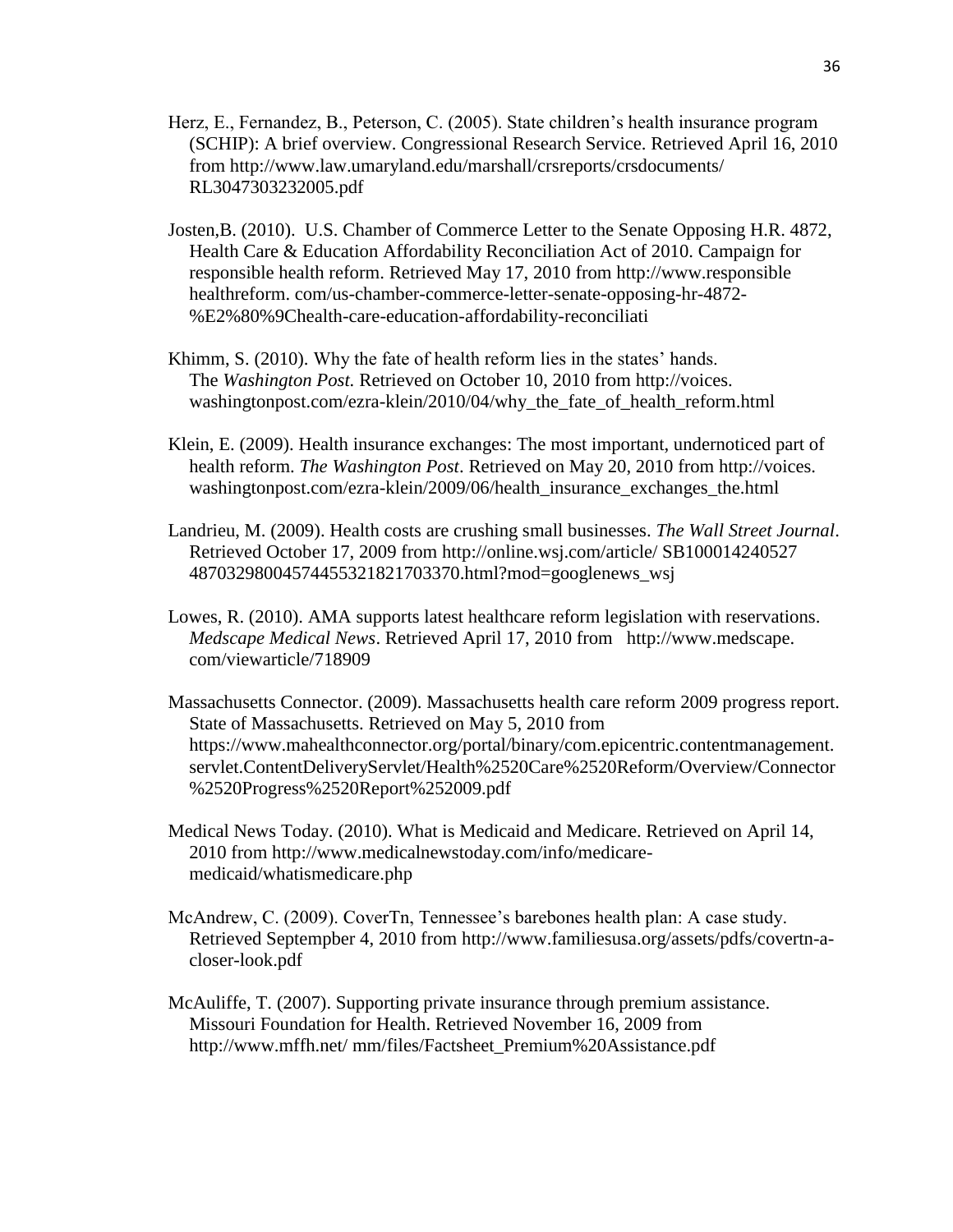- Murray, M. (2010). An economic report to the Governor of the State of Tennessee. Center for business and economic research. Retrieved September 20, 2010 from http://cber.bus.utk.edu/erg/erg2010.pdf
- National Conference of State Legislatures. (2009). State programs to subsidize or reduce the cost of health insurance for small businesses. Retrieved February 23, 2010 from http://www.ncsl.org/Default.aspx?TabId=14526
- Oberbeck, S. (2010). Utah Health Exchange adds four more large employers to pilot program. *Salt Lake Tribune*. Retrieved June 5, 2010 from http://www.sltrib.com /business/ci\_14978605
- Oberlander, J. (2007). Learning from failure in health care reform. *The New England Journal of Medicine.* Retrieved January 2, 2010 from http://content.nejm.org/ cgi/content/full/357/17/1677
- Office of Management and Budget. (2006). Budget of the United States government. Fiscal year 2006. Department of Health and Human Services. Retrieved December 30, 2009 from http://www.whitehouse.gov/omb/rewrite/budget/fy2006/hhs.html
- Physicians for National Health Program. (2010). Uninsured by state 2005-2008. Retrieved June 20, 2010 from http://www.pnhp.org/uninsured2008/Uninsured-by-State-2005-2008.pdf
- Podrazik, M., Winter, A. (2008). Independent evaluation of the Insure Oklahoma program. Burns and Associates, Inc. Retrieved May 3, 2010 from <http://www.okhca.org/WorkArea/linkit.aspx?LinkIdentifier=id&ItemID=10171>
- Quadagno, J. (2005). *One nation uninsured: Why the U.S. has no national health insurance.* New York: Oxford University Press
- Salt Lake Tribune. (2010). Health exchange open to some large employers: Leaders hope Utah can reform health insurance without federal help. Retrieved June 7, 2010 from https://insurancenewsnet.com/article.aspx?id=158560&type=newswires
- Small Business Technology Council. (2007). Why are small businesses so important to the United States. Retrieved September 15, 2009 from http://www.nsba.biz/docs/ importance\_of\_small\_business.pdf
- Snead, M. (2008). 2009 Oklahoma economic outlook. Center for Applied Economic Research. Oklahoma State University. Retrieved August 23, 2010 from http://spears. okstate.edu/files/documents/caer/forecast/state/2009\_Oklahoma\_Economic\_Outlook\_- \_State\_of\_Oklahoma.pdf